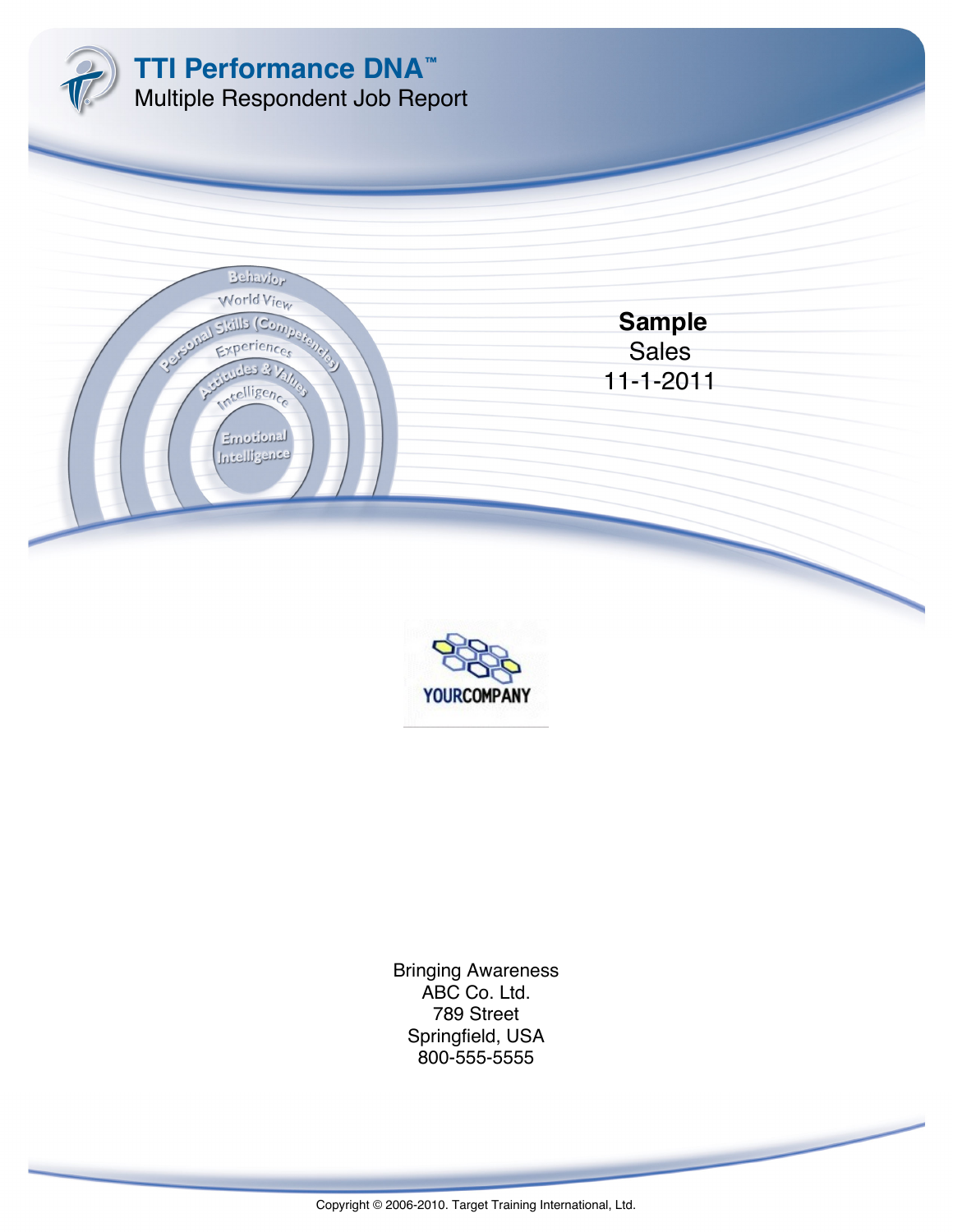

If the job could talk, it would clearly define the knowledge, hard skills, people skills, behavior and culture needed for superior performance. Your unbiased input regarding the specific requirements of the job in question has been applied to the TTI Performance DNA Job benchmarking process. The result is an evaluative report that analyzes a total of 37 separate areas, presented in three sections:

SECTION 1: JOB COMPETENCIES HIERARCHY (23 AREAS)

This section presents 23 key job competencies and quantifies their importance to this specific job. Each job has a unique ranking of competencies, reflecting different levels of capacities required by different jobs for superior performance.

SECTION 2: REWARDS/CULTURE HIERARCHY (6 AREAS)

This section clearly identifies the rewards/culture of the job, which defines its sources of motivation. It clarifies "why" and "in what kind of environment" this job will produce success.

SECTION 3: BEHAVIORAL HIERARCHY (8 AREAS)

This section explores the behavioral traits demanded of the job. The higher the ranking, the more important the behavioral trait will be to the job for stress reduction and superior performance.

The results of each area are ranked on a scale, reflecting the unique levels of applicability and importance to the job. These rankings illustrate what is essential for this job to deliver superior performance and maximum value to your organization.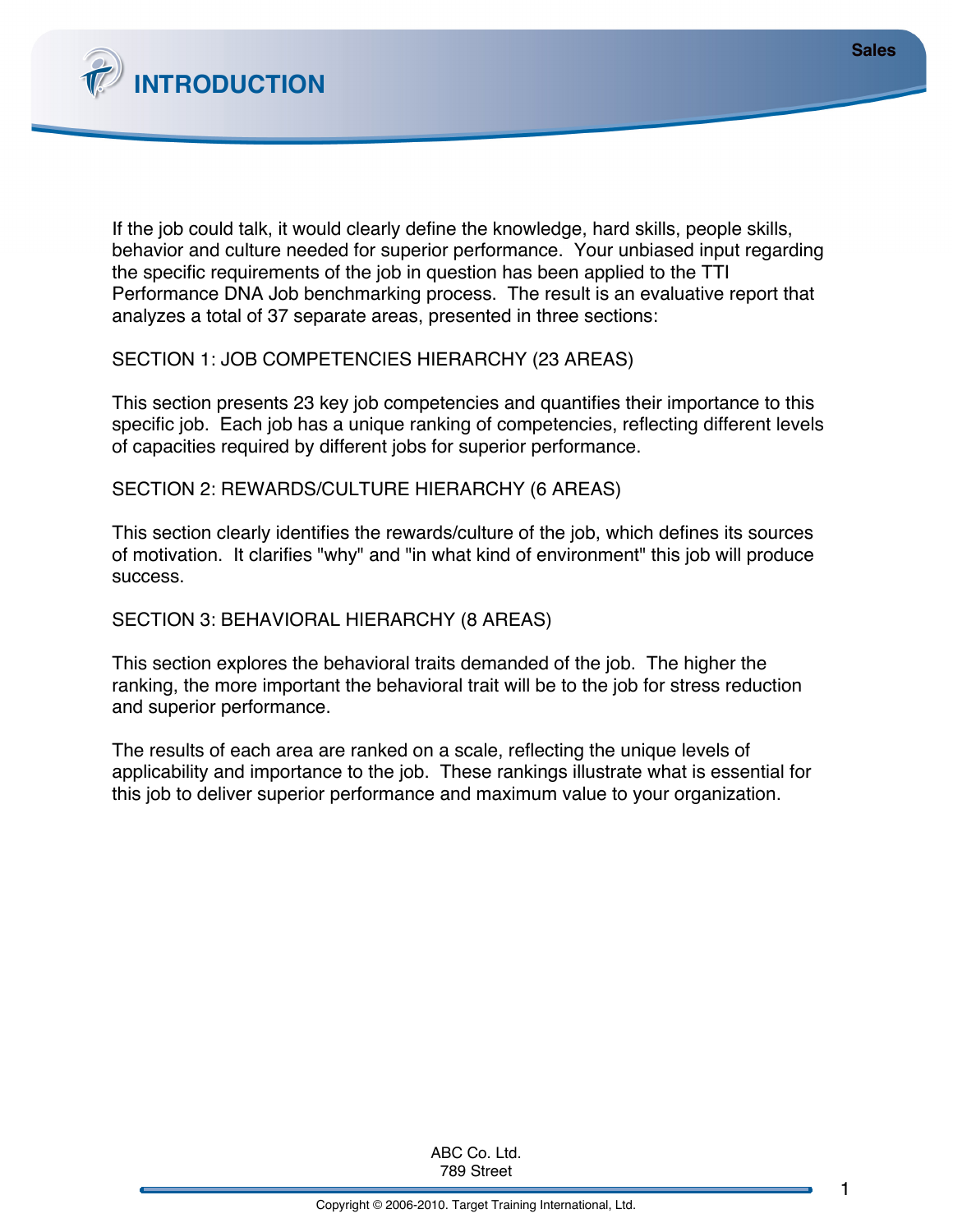

## SECTION 4: SUMMARY OF TOP COMPETENCIES

This section will assist in understanding the type and kind of competencies that are needed for superior job performance. Read the feedback on each of the top seven competencies thoroughly to understand the job's requirements.

SECTION 5: JOB REWARDS/CULTURE FEEDBACK

This section expands on the fact that every job in every organization has its own culture. The culture of any job is clearly defined by how it rewards superior performance.

SECTION 6: BEHAVIORAL FEEDBACK

This section clarifies the nature of the behavioral traits demanded by the job.

SECTION 7: JOB COMPETENCY QUESTIONS

This section contains suggested interview questions that pertain specifically to the competencies of the job.

SECTION 8: JOB REWARDS/CULTURE QUESTIONS

This section contains suggested interview questions that pertain specifically to the rewards/culture of the job.

SECTION 9: BEHAVIORAL QUESTIONS

This section contains suggested interview questions that pertain specifically to the behavioral traits required by the job.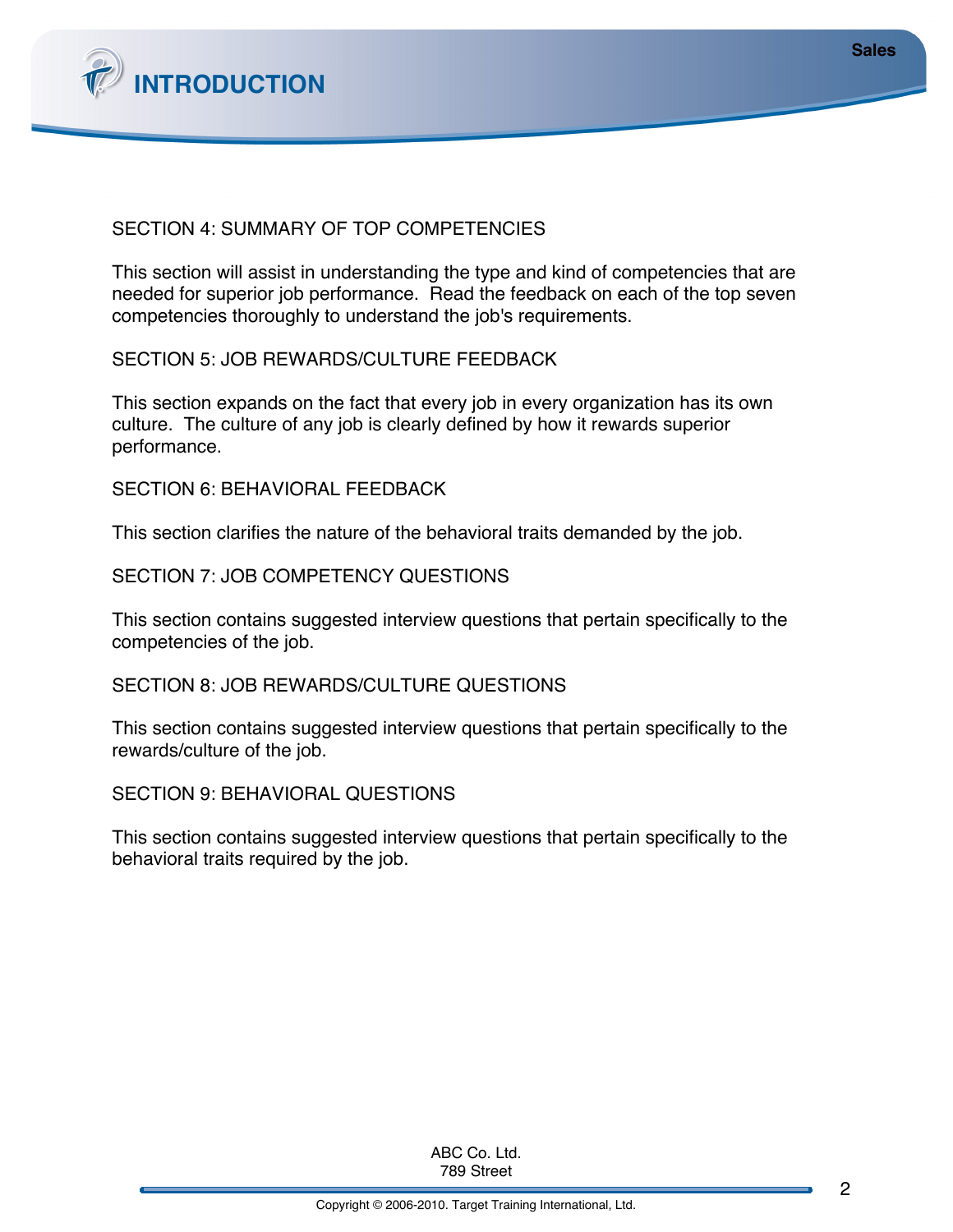**KEY CHARACTERISTICS OF THE POSITION** 

*The position has been analyzed relative to four key characteristics. These characteristics are accountability for results, results through people, authority, and risk. Based on the responses to the questionnaire, these characteristics have been measured on a sliding scale and are illustrated by a bar graph. The scale range includes none, slight, moderate, significant, and major.*

Accountability For Results: This characteristic addresses the accountability for producing measurable results in the position. This includes accountability for meeting financial, operations and/or system objectives.

| None | Slight | Moderate | Significant | Major |
|------|--------|----------|-------------|-------|
|      |        |          |             |       |

Results through People: This characteristic address the emphasis on producing results through the efforts and cooperation of people. This characteristic is not limited to management or leadership positions. Many non-management or leadership positions in team-based organizational structures depend heavily upon the efforts and cooperation of people to produce results.

| None | Slight | Moderate | Significant | Major |
|------|--------|----------|-------------|-------|
|      |        |          |             |       |

Authority: This characteristic addresses the level of authority that exists in the position. Evidence of authority can be found in the ability to make decisions or changes without prior approval from upper management. This characteristic is not limited to management or leadership position. In their efforts to become more responsive, many large organizations are finding it necessary to drive decision-making downward. In these organizations, many positions can be characterized by a moderate to significant amount of authority but are not considered management or leadership.

| None | Slight | Moderate | Significant | Major |
|------|--------|----------|-------------|-------|
|      |        |          |             |       |

Risks: This characteristic addresses the inherent level of business risk or liability to the organization that exists in the position. Positions with indications of moderate, significant or major levels of inherent risk or liability to the organization may warrant the use of drug, alcohol and/or other appropriate assessments in their selection and management systems.

| None | Slight | Moderate | Significant | Major |
|------|--------|----------|-------------|-------|
|      |        |          |             |       |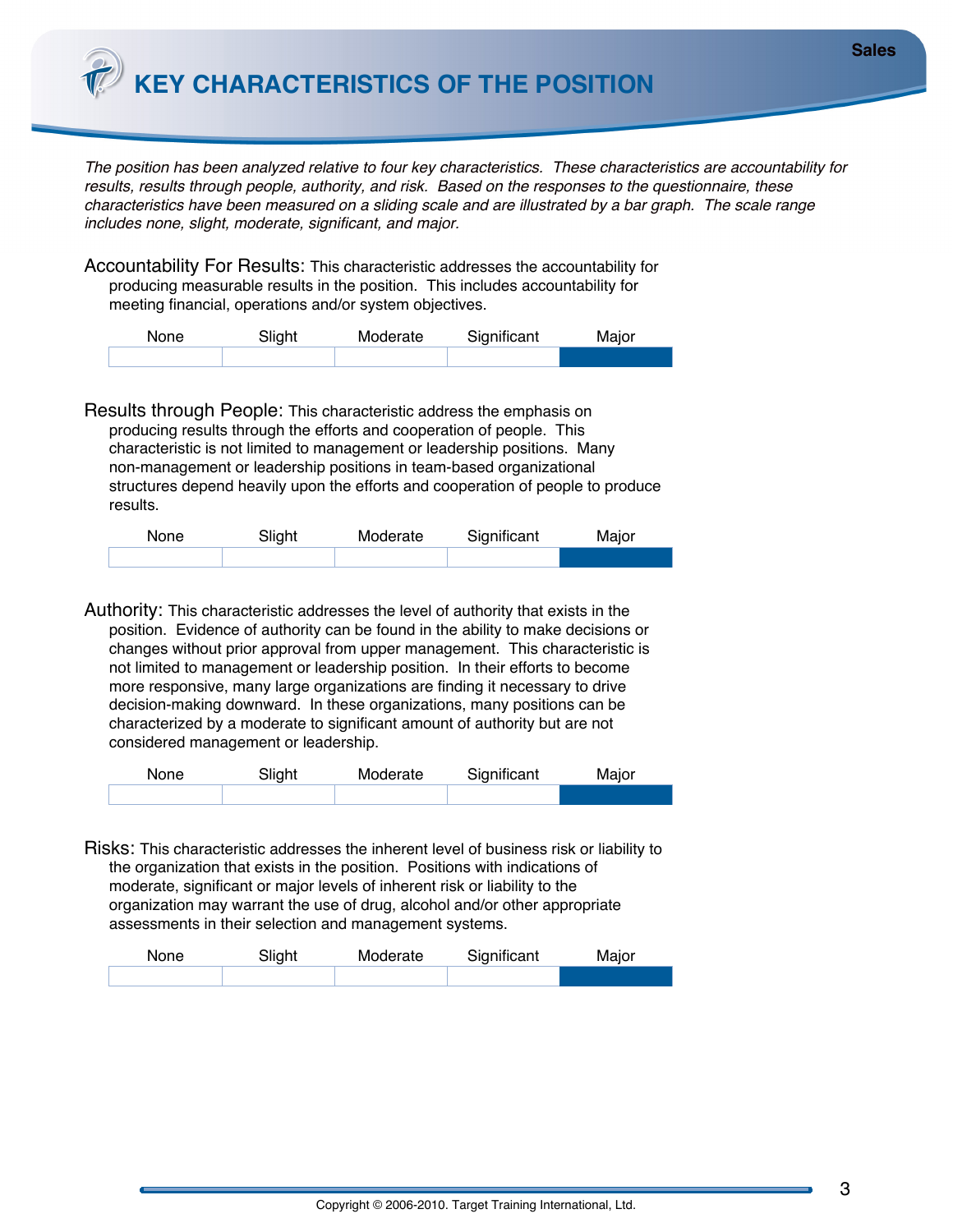*The competencies required for superior performance have been prioritized based on the analysis of responses to the questionnaire. The hierarchical order of the competencies represents their relative importance to each other in producing superior performance in the job.*

|    | <b>HIERARCHY OF COMPETENCIES</b>      |
|----|---------------------------------------|
| 1  | Self-Management (time and priorities) |
| 2  | <b>Customer Service</b>               |
| 3  | <b>Goal Orientation</b>               |
| 4  | <b>Personal Effectiveness</b>         |
| 5  | <b>Written Communication</b>          |
| 6  | <b>Decision Making</b>                |
| 7  | Persuasion                            |
| 8  | Management                            |
| 9  | Diplomacy                             |
| 10 | Planning/Organizing                   |
| 11 | <b>Analytical Problem Solving</b>     |
| 12 | Creativity/Innovation                 |
| 13 | Negotiation                           |
| 14 | <b>Continuous Learning</b>            |
| 15 | Presenting                            |
| 16 | <b>Interpersonal Skills</b>           |
| 17 | Leadership                            |
| 18 | <b>Teamwork</b>                       |
| 19 | Flexibility                           |
| 20 | <b>Futuristic Thinking</b>            |
| 21 | Empathy                               |
| 22 | <b>Conflict Management</b>            |
| 23 | <b>Employee Development/Coaching</b>  |
|    |                                       |

Very Important **Important** Important Somewhat Important Not Important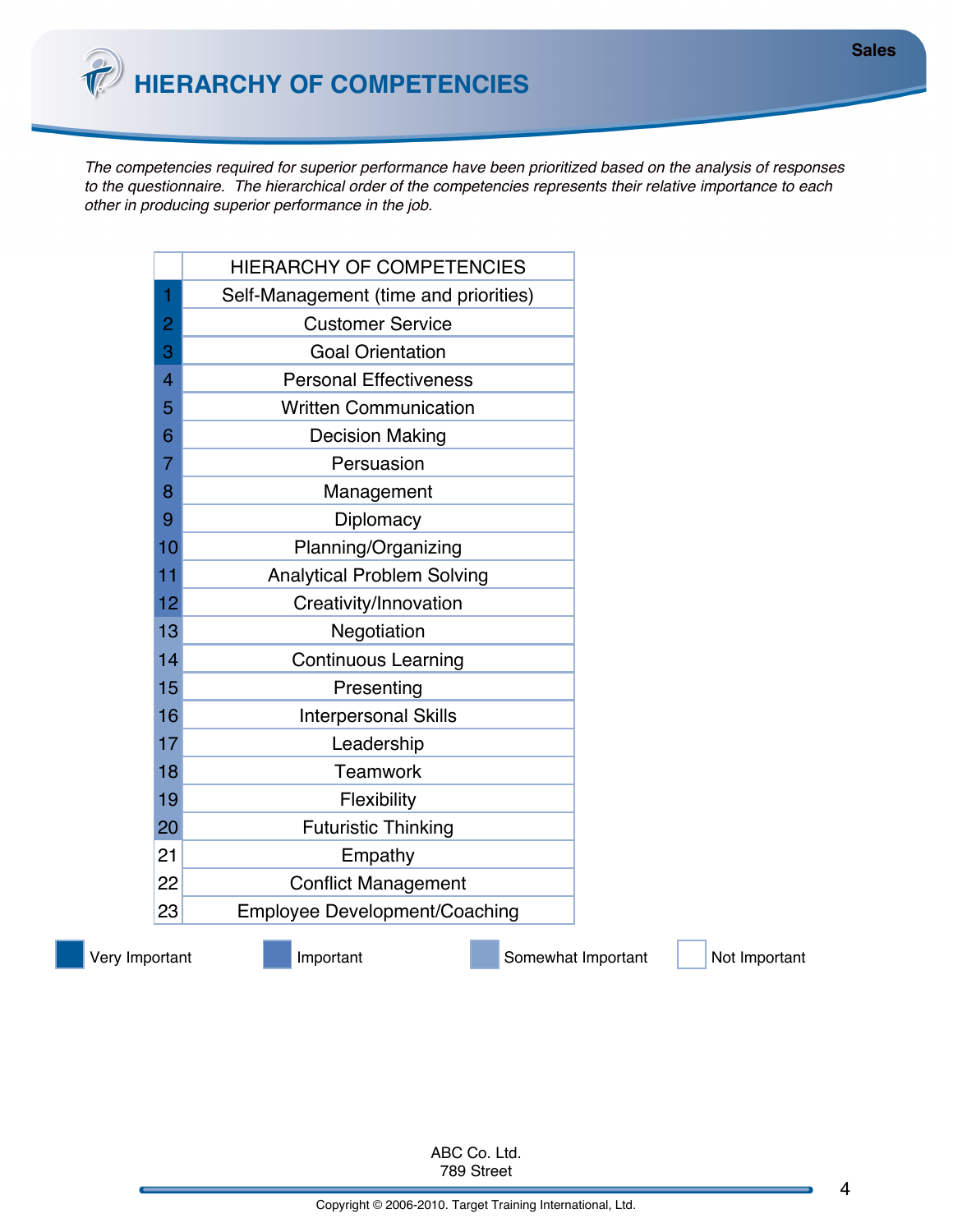**JOB COMPETENCIES HIERARCHY**

*All human jobs require certain competencies. This section of the report identifies those competencies that lead to superior performance in most jobs. The graphs below are in descending order from the highest rated competency required by the job to the lowest.*

| 1. SELF-MANAGEMENT (TIME AND PRIORITIES) - Demonstrating<br>self control and an ability to manage time and priorities. |            |
|------------------------------------------------------------------------------------------------------------------------|------------|
|                                                                                                                        |            |
|                                                                                                                        | 9.6        |
|                                                                                                                        | ۷ı         |
| 2. CUSTOMER SERVICE - Anticipating, meeting and/or exceeding<br>customer needs, wants and expectations.                |            |
|                                                                                                                        |            |
| $0.1.1.1.1.2.1.13.1.14.1.15.1.16.1.17.1.18.1.19.1.10$                                                                  | 9.5        |
|                                                                                                                        | VI         |
| 3. GOAL ORIENTATION - Energetically focusing efforts on meeting                                                        |            |
| a goal, mission or objective.                                                                                          |            |
| $012345678910$                                                                                                         | 9.0        |
|                                                                                                                        | ٧I         |
| 4. PERSONAL EFFECTIVENESS - Demonstrating initiative,                                                                  |            |
| self-confidence, resiliency and a willingness to take responsibility for                                               |            |
| personal actions.                                                                                                      |            |
| $0. \ldots 1 \ldots 2 \ldots 3 \ldots 4 \ldots 5 \ldots 6 \ldots 7 \ldots 8 \ldots 9 \ldots 10$                        |            |
|                                                                                                                        | 8.5        |
|                                                                                                                        | <b>IMP</b> |
| 5. WRITTEN COMMUNICATION - Writing clearly, succinctly and                                                             |            |
| understandably.                                                                                                        |            |
| $0.11.1.2.1.3.1.4.1.5.1.6.1.7.1.8.1.9.1.10$                                                                            | 8.0        |
|                                                                                                                        | <b>IMP</b> |
| 6. DECISION MAKING - Utilizing effective processes to make                                                             |            |
| decisions.                                                                                                             |            |
| 0. 1 2 3 4 5 6 7 8 9 10                                                                                                |            |
|                                                                                                                        | 7.8        |
|                                                                                                                        | <b>IMP</b> |
| 7. PERSUASION - Convincing others to change the way they think,<br>believe or behave.                                  |            |
| $0.1.1.1.1.2.1.13.1.14.1.15.1.16.1.17.1.18.1.19.1.10$                                                                  |            |
|                                                                                                                        | 7.6        |
|                                                                                                                        | <b>IMP</b> |
|                                                                                                                        |            |

The following scale is used throughout the report.

0 - 4.9 = NOT IMPORTANT TO JOB 5.0 - 6.9 = SOMEWHAT IMPORTANT  $7.0 - 8.9$  = IMPORTANT  $9.0 - 10 = VERY IMPORTANT$ 

789 Street ABC Co. Ltd.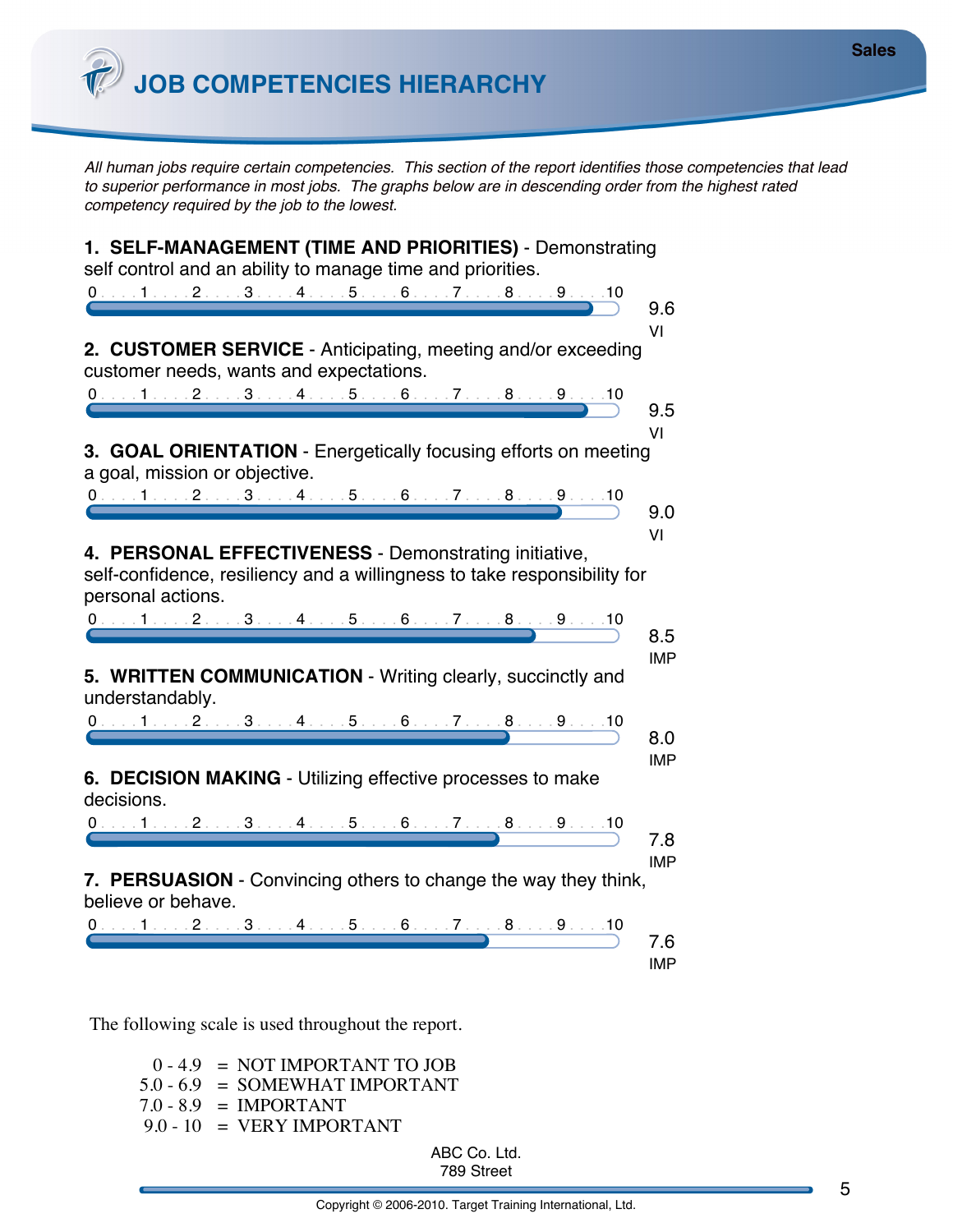*C* JOB COMPETENCIES HIERARCHY

| 8. MANAGEMENT - Achieving extraordinary results through effective<br>management of resources, systems and processes.                                                                                                   |  |  |              |  |                   |
|------------------------------------------------------------------------------------------------------------------------------------------------------------------------------------------------------------------------|--|--|--------------|--|-------------------|
| 0. 1. 2. 3. 4. 5. 6. 7. 8. 9. 9. 10                                                                                                                                                                                    |  |  |              |  |                   |
| 9. DIPLOMACY - Effectively handling difficult or sensitive issues by                                                                                                                                                   |  |  |              |  | 7.6<br><b>IMP</b> |
| utilizing tact, diplomacy and an understanding of organizational<br>culture, climate and/or politics.                                                                                                                  |  |  |              |  |                   |
| $0. \ldots 1 \ldots 2 \ldots 3 \ldots 4 \ldots 5 \ldots 6 \ldots 7 \ldots 8 \ldots 9 \ldots 10$                                                                                                                        |  |  |              |  | 7.5               |
| 10. PLANNING/ORGANIZING - Utilizing logical, systematic and<br>orderly procedures to meet objectives.<br>$0.112345678910$                                                                                              |  |  |              |  | <b>IMP</b><br>7.3 |
| 11. ANALYTICAL PROBLEM SOLVING - Anticipating, analyzing,<br>diagnosing, and resolving problems.<br>$0.1.1.1.1.2.1.13.1.14.1.15.1.16.1.17.1.18.1.19.1.10$                                                              |  |  |              |  | <b>IMP</b><br>7.2 |
| 12. CREATIVITY/INNOVATION - Adapting traditional or devising<br>new approaches, concepts, methods, models, designs, processes,<br>technologies and/or systems.                                                         |  |  |              |  | <b>IMP</b>        |
| $0.1.1.1.1.2.1.13.1.1.4.1.15.1.16.1.17.1.18.1.19.1.10$                                                                                                                                                                 |  |  |              |  | 7.0               |
| 13. NEGOTIATION - Facilitating agreements between two or more<br>parties.                                                                                                                                              |  |  |              |  | <b>IMP</b>        |
| $0. \ldots 1 \ldots 2 \ldots 3 \ldots 4 \ldots 5 \ldots 6 \ldots 7 \ldots 8 \ldots 9 \ldots 10$                                                                                                                        |  |  |              |  | 6.9               |
|                                                                                                                                                                                                                        |  |  |              |  | SWI               |
| 14. CONTINUOUS LEARNING - Taking initiative in learning and<br>implementing new concepts, technologies and/or methods.                                                                                                 |  |  |              |  |                   |
| $0. \ldots 1 \ldots 2 \ldots 3 \ldots 4 \ldots 5 \ldots 6 \ldots 7 \ldots 8 \ldots 9 \ldots 10$                                                                                                                        |  |  |              |  | 6.9               |
| 15. PRESENTING - Communicating effectively to groups.                                                                                                                                                                  |  |  |              |  | SWI               |
| $012345678910$                                                                                                                                                                                                         |  |  |              |  | 6.8               |
| 16. INTERPERSONAL SKILLS - Effectively communicating, building<br>rapport and relating well to all kinds of people.<br>$0. \ldots 1 \ldots 2 \ldots 3 \ldots 4 \ldots 5 \ldots 6 \ldots 7 \ldots 8 \ldots 9 \ldots 10$ |  |  |              |  | SWI               |
|                                                                                                                                                                                                                        |  |  | ABC Co. Ltd. |  | 6.8<br>SWI        |
|                                                                                                                                                                                                                        |  |  | 789 Street   |  |                   |

6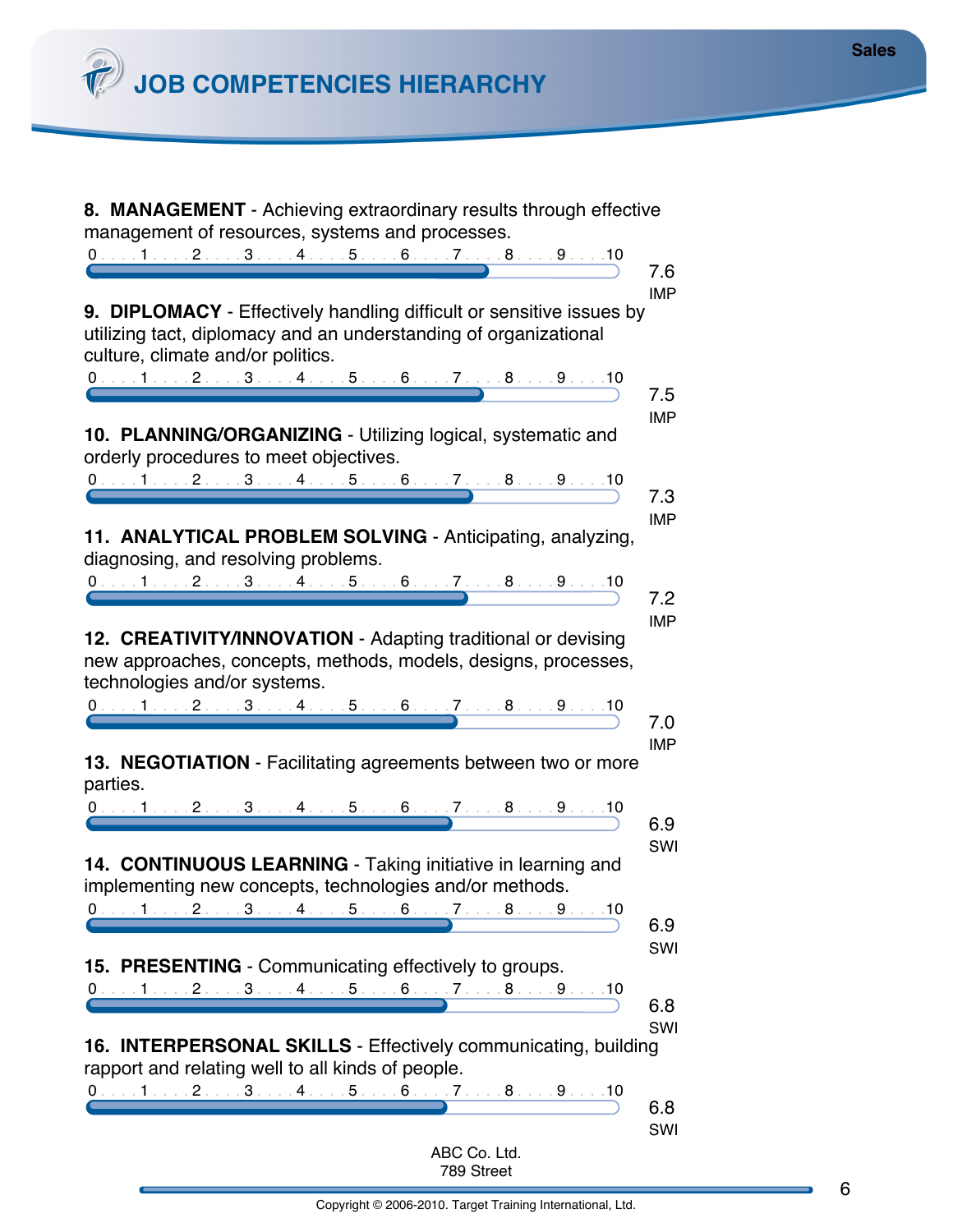**17. LEADERSHIP** - Achieving extraordinary business results through people.

| $0.11.1.1.1.2.1.1.3.1.1.4.1.1.5.1.1.6.1.1.7.1.1.8.1.1.9.1.10$                                                     | 6.8       |
|-------------------------------------------------------------------------------------------------------------------|-----------|
| 18. TEAMWORK - Working effectively and productively with others.                                                  | SWI       |
| 0. 1 2 3 4 5 6 7 8 9 10                                                                                           | 6.3       |
| <b>19. FLEXIBILITY</b> - Agility in adapting to change.                                                           | SWI       |
| 0. 1 2 3 4 5 6 7 8 9 10                                                                                           | 6.1       |
| 20. FUTURISTIC THINKING - Imagining, envisioning, projecting<br>and/or predicting what has not yet been realized. | SWI       |
| $0. \ldots 1 \ldots 2 \ldots 3 \ldots 4 \ldots 5 \ldots 6 \ldots 7 \ldots 8 \ldots 9 \ldots 10$                   | 6.0       |
| 21. EMPATHY - Identifying with and caring about others.                                                           | SWI       |
| 0. 1 2 3 4 5 6 7 8 9 10                                                                                           |           |
|                                                                                                                   | 4.9<br>ΝI |
| 22. CONFLICT MANAGEMENT - Addressing and resolving conflict<br>constructively.                                    |           |
| 0. 1 2 3 4 5 6 7 8 9 10                                                                                           | 3.9       |
| 23. EMPLOYEE DEVELOPMENT/COACHING - Facilitating and<br>supporting the professional growth of others.             | ΝI        |
| $0.1.1.1.1.2.1.13.1.14.1.15.1.16.1.17.1.18.1.19.1.110$                                                            | 3.7       |
|                                                                                                                   | ΝI        |

789 Street ABC Co. Ltd.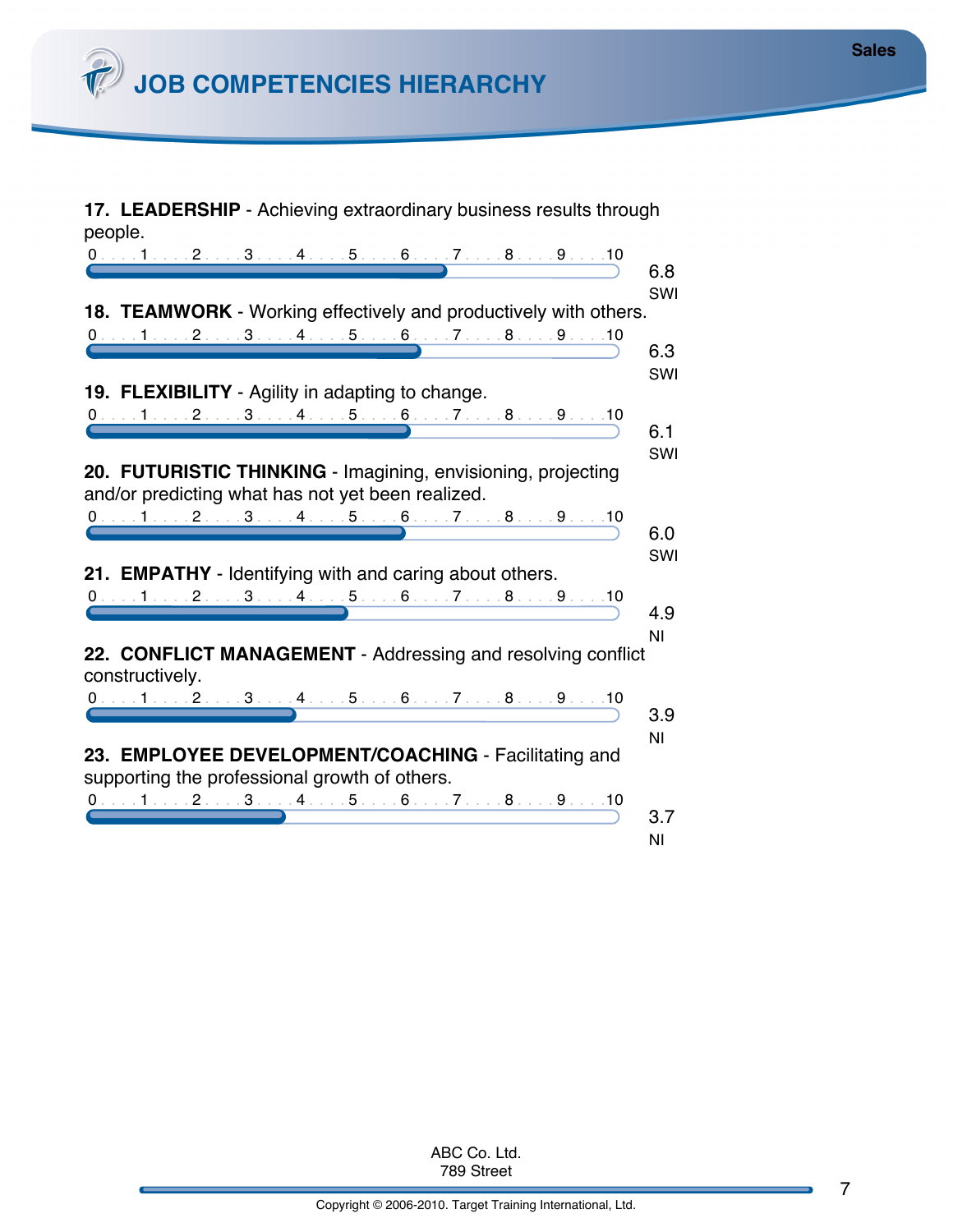*This section identifies the rewards/culture system of a specific job. Matching a person's passion to a job that rewards that passion always enhances performance. The graphs below are in descending order from the highest rewards/culture required by the job to the lowest.*

| 1. UTILITARIAN/ECONOMIC                                                                                    |     |
|------------------------------------------------------------------------------------------------------------|-----|
| $0.11.1.2.1.3.1.4.1.5.1.6.1.7.1.8.1.9.1.10$                                                                | 6.3 |
|                                                                                                            |     |
| 2. INDIVIDUALISTIC/POLITICAL                                                                               |     |
| $\overbrace{0 \ldots 1 \ldots 2 \ldots 3 \ldots 4 \ldots 5 \ldots 6 \ldots 7 \ldots 8 \ldots 9 \ldots 10}$ |     |
|                                                                                                            | 5.1 |
|                                                                                                            |     |
| 3. TRADITIONAL/REGULATORY                                                                                  |     |
| $\overbrace{0 \ldots 1 \ldots 2 \ldots 3 \ldots 4 \ldots 5 \ldots 6 \ldots 7 \ldots 8 \ldots 9 \ldots 10}$ | 4.3 |
|                                                                                                            |     |
| <b>4. THEORETICAL</b>                                                                                      |     |
|                                                                                                            |     |
| $\overbrace{0\ldots 1\ldots 2\ldots 3\ldots 4\ldots 5\ldots 6\ldots 7\ldots 8\ldots 9\ldots 10}$           | 35  |
|                                                                                                            |     |
| 5. AESTHETIC                                                                                               |     |
| $\overbrace{0 \ldots 1 \ldots 2 \ldots 3 \ldots 4 \ldots 5 \ldots 6 \ldots 7 \ldots 8 \ldots 9 \ldots 10}$ |     |
|                                                                                                            | 2.1 |
|                                                                                                            |     |
| 6. SOCIAL                                                                                                  |     |
| $0.1.1.1.1.2.1.1.3.1.1.4.1.1.5.1.1.6.1.1.7.1.1.8.1.1.9.1.10$                                               |     |
|                                                                                                            |     |

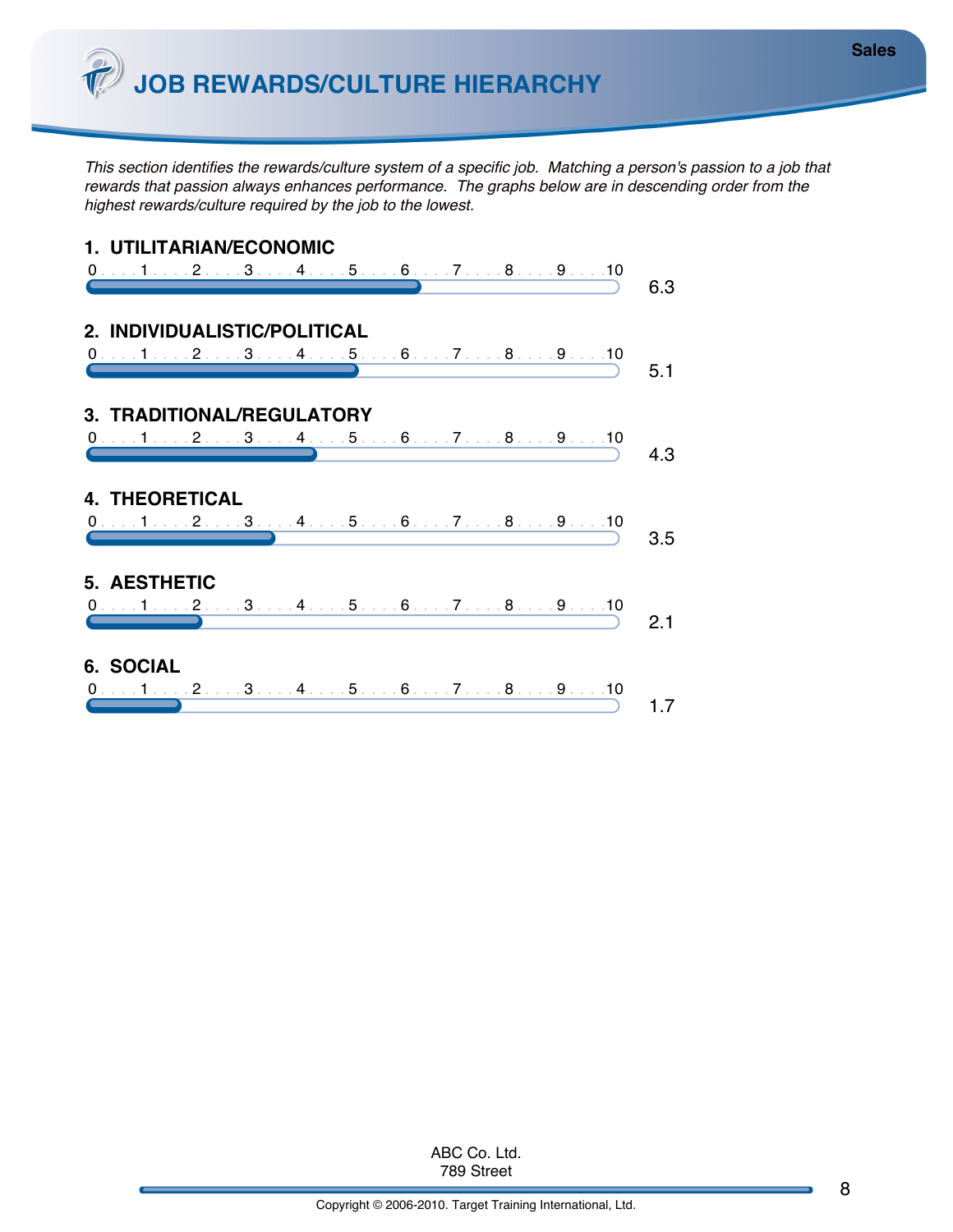*This section identifies the rewards/culture system of a specific organization. Matching a person's passion to an organization that rewards that passion always enhances performance. The graphs below are in descending order from the highest rewards/culture required by the organization to the lowest.*

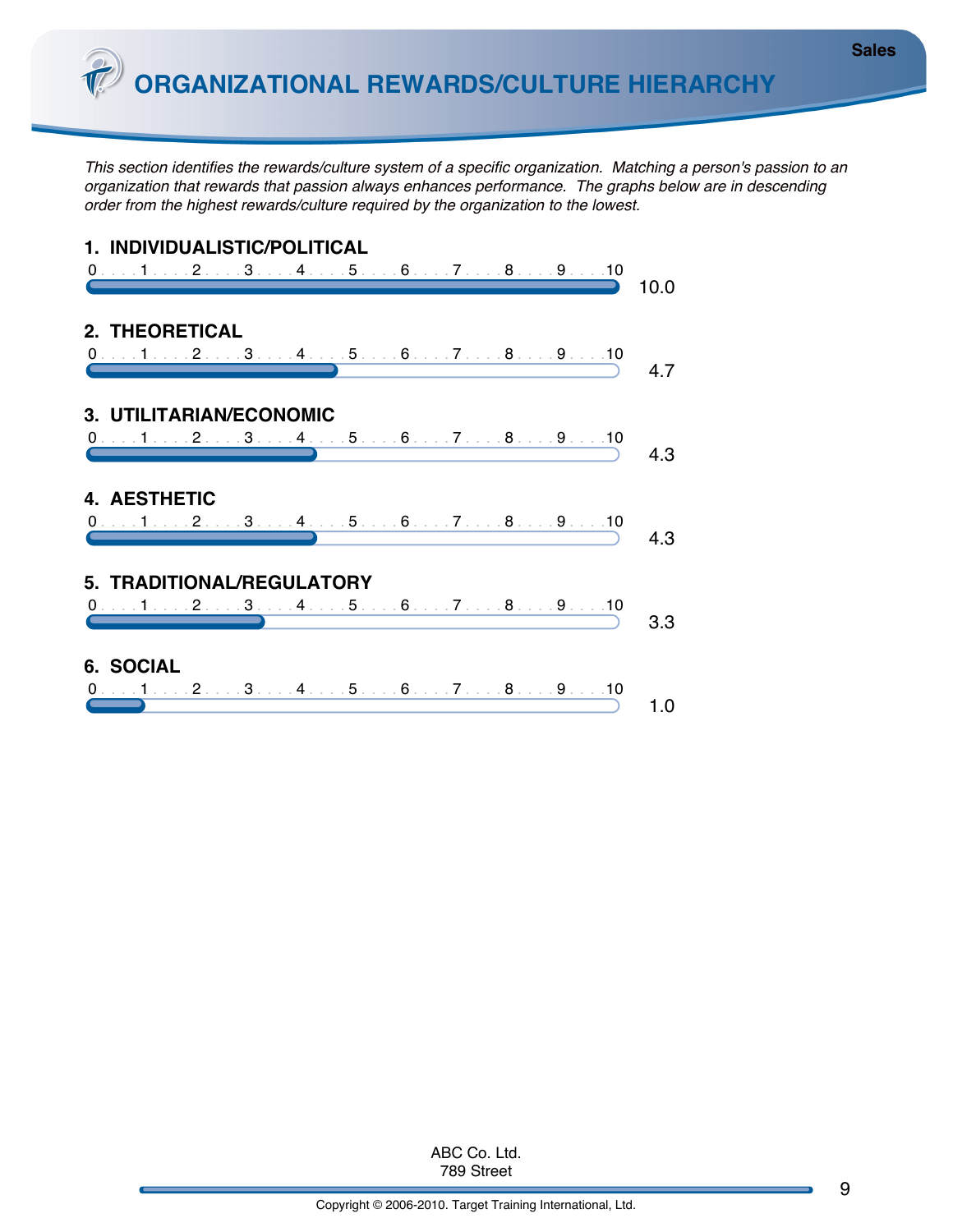

*This section is designed to give visual understanding of the behavioral traits demanded of the position. The graphs below are in descending order from the highest rated behavioral traits required by the job to the lowest. The means the higher the score the more important that behavioral trait is to stress reduction and superior job performance.*



789 Street ABC Co. Ltd. **Sales**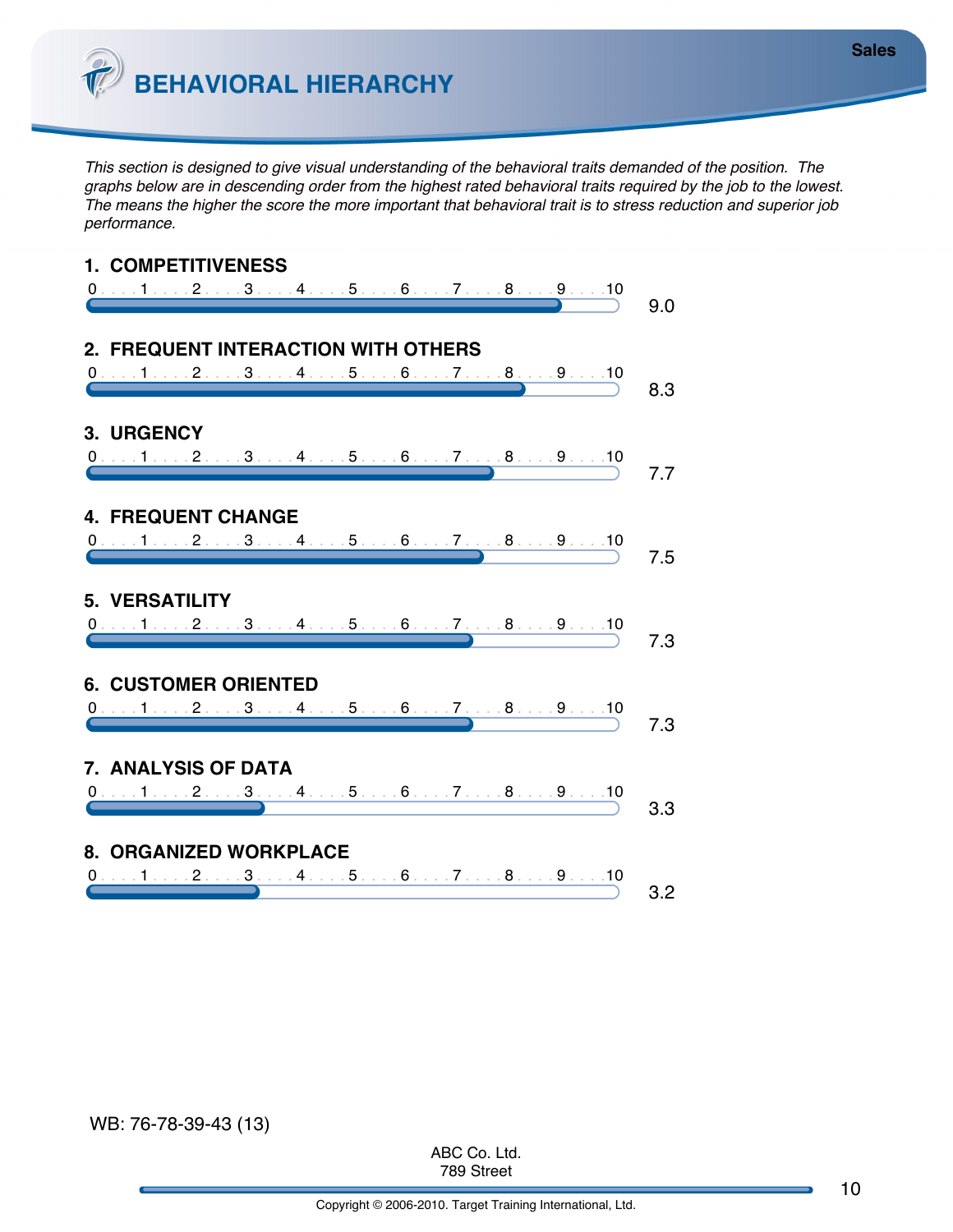**SUMMARY OF TOP COMPETENCIES**

*This report focuses on personal skill competencies because they are usually more difficult to identify or assess than technical competencies. Seven (7) of the most important competencies required to produce superior performance are described below in terms of observable behaviors. The behaviors listed below each competency provide examples of some of the ways the competency is demonstrated. Read each behavior and check the ones that must be demonstrated to produce superior performance in your job. More importance is typically placed on those behaviors that must be demonstrated consistently on a daily, weekly or monthly basis.*

- 1. SELF-MANAGEMENT (TIME AND PRIORITIES): Demonstrating self control and an ability to manage time and priorities.
	- **Effectively manages emotions and impulses.**
	- **Effectively manages time and priorities to meet deadlines.**
	- **•** Presents self assertively.
	- Demonstrates an ability to maintain composure in the midst of crisis.
	- Strives for continuous improvement.
	- Balances personal and professional life.
	- **•** Takes initiative and acts without waiting for direction.
	- **•** Accepts responsibility for actions and results.
- 2. CUSTOMER SERVICE: Anticipating, meeting and/or exceeding customer needs, wants and expectations.
	- Strives to anticipate, identify and understand customers' wants, needs and concerns.
	- Responds to customers with a sense of urgency.
	- **•** Follows through on customer requests.
	- Is patient and courteous with customers.
	- Resolves issues and complaints to the satisfaction of customers.
	- Expends extraordinary effort to satisfy customers.
	- **O** Develops relationships with customers.
	- **•** Partners with customers to assist them in achieving their objectives.
	- Acts as an advocate for customers' needs.
	- Takes professional risks for the sake of customers' needs.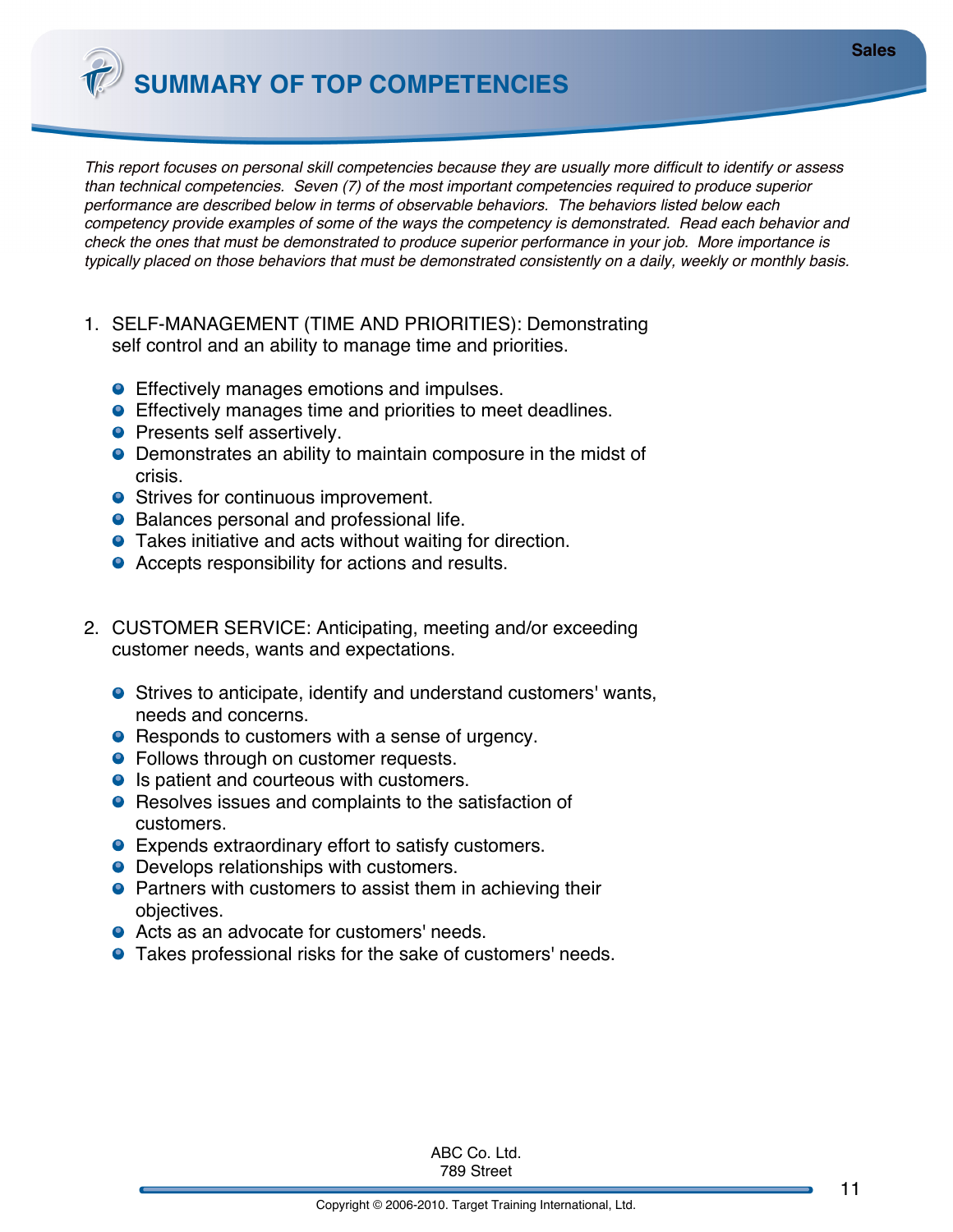

- 3. GOAL ORIENTATION: Energetically focusing efforts on meeting a goal, mission or objective.
	- Acts independently to achieve objectives without supervision.
	- **Expends the necessary time and effort to achieve goals.**
	- Recognizes and acts on opportunities to advance progress towards meeting goals.
	- **Establishes and works toward ambitious and challenging goals.**
	- Develops and implements strategies to meet objectives.
	- Measures effectiveness and performance to ensure results are attained.
	- Acts with a sense of urgency to achieve goals.
	- **O** Demonstrates persistence in overcoming obstacles to meet objectives.
	- Takes calculated risks to achieve results.
- 4. PERSONAL EFFECTIVENESS: Demonstrating initiative, self-confidence, resiliency and a willingness to take responsibility for personal actions.
	- **•** Possesses unwavering confidence and belief in personal capabilities.
	- **.** Takes initiative and does what ever it takes to achieve goals.
	- **•** Projects confidence and self-assurance.
	- Bounces back after setbacks.
	- Asserts self in personal and professional life.
	- Admits mistakes and works to avoid repeating them.
	- Accepts personal responsibility for achieving personal and professional goals.
	- Functions effectively and achieves results even in adverse circumstances.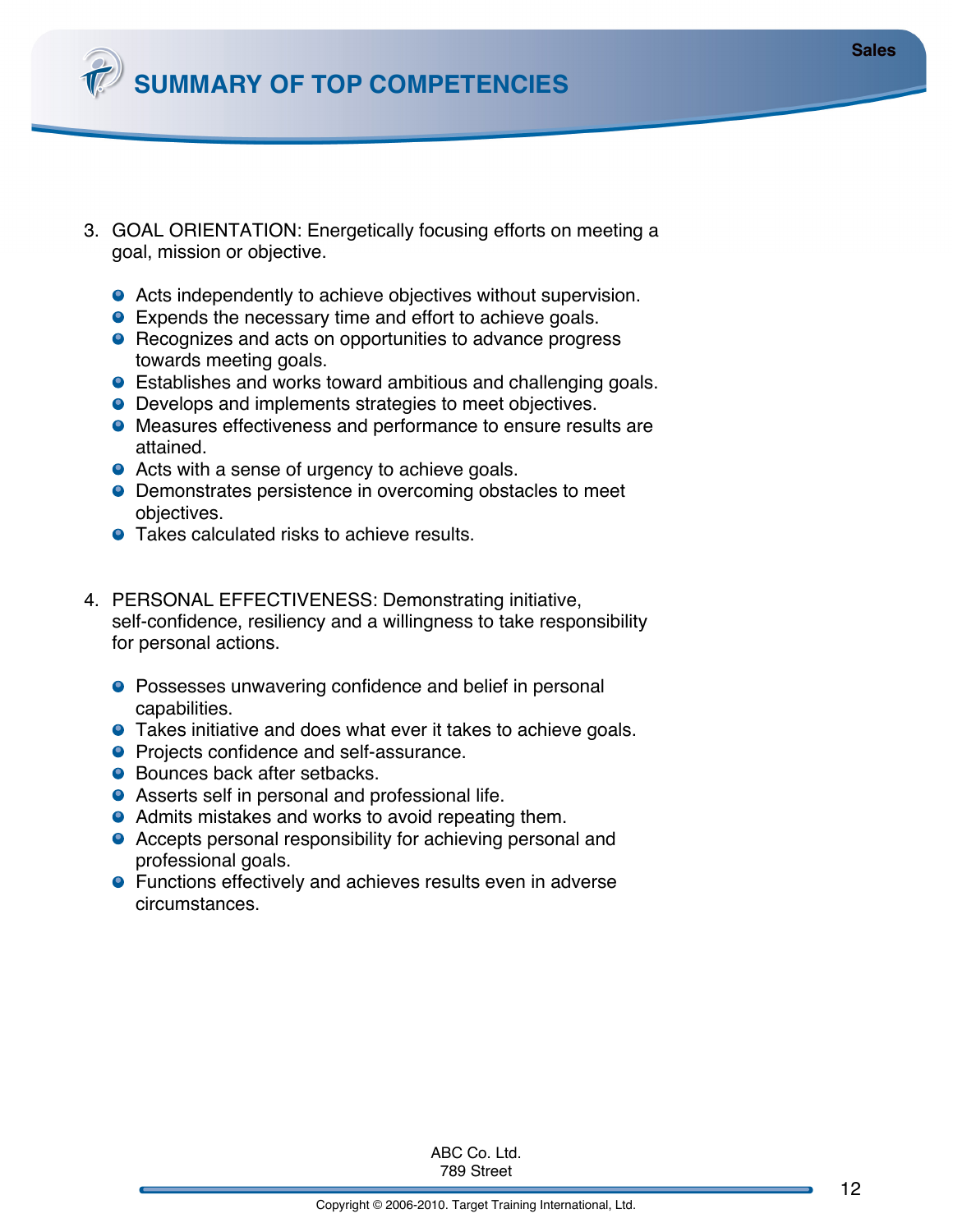

- 5. WRITTEN COMMUNICATION: Writing clearly, succinctly and understandably.
	- Writes in ways that make abstract concepts, issues and information clear and understandable.
	- Utilizes a wide range of appropriate writing techniques and methods.
	- Succinctly presents objective or subjective viewpoints and arguments.
	- Achieves communication objectives by organizing information in logical sequences that lead readers to come to natural conclusions.
	- Determines what information needs to be communicated.
	- Skillfully utilizes written language to convey key messages and meaning.
	- **Effectively involves readers in the material.**
	- Adjusts writing style to specific audiences as needed.
- 6. DECISION MAKING: Utilizing effective processes to make decisions.
	- Demonstrates an ability to make difficult decisions in a timely manner.
	- Gathers relevant input and develops a rationale for making decisions.
	- Evaluates the impact or consequences of decisions before making them.
	- Acts decisively despite obstacles, resistance or opposition.
	- Accepts consequences of decisions.
	- Willing to correct erroneous decisions when necessary.
	- Defends rationale for decisions when necessary.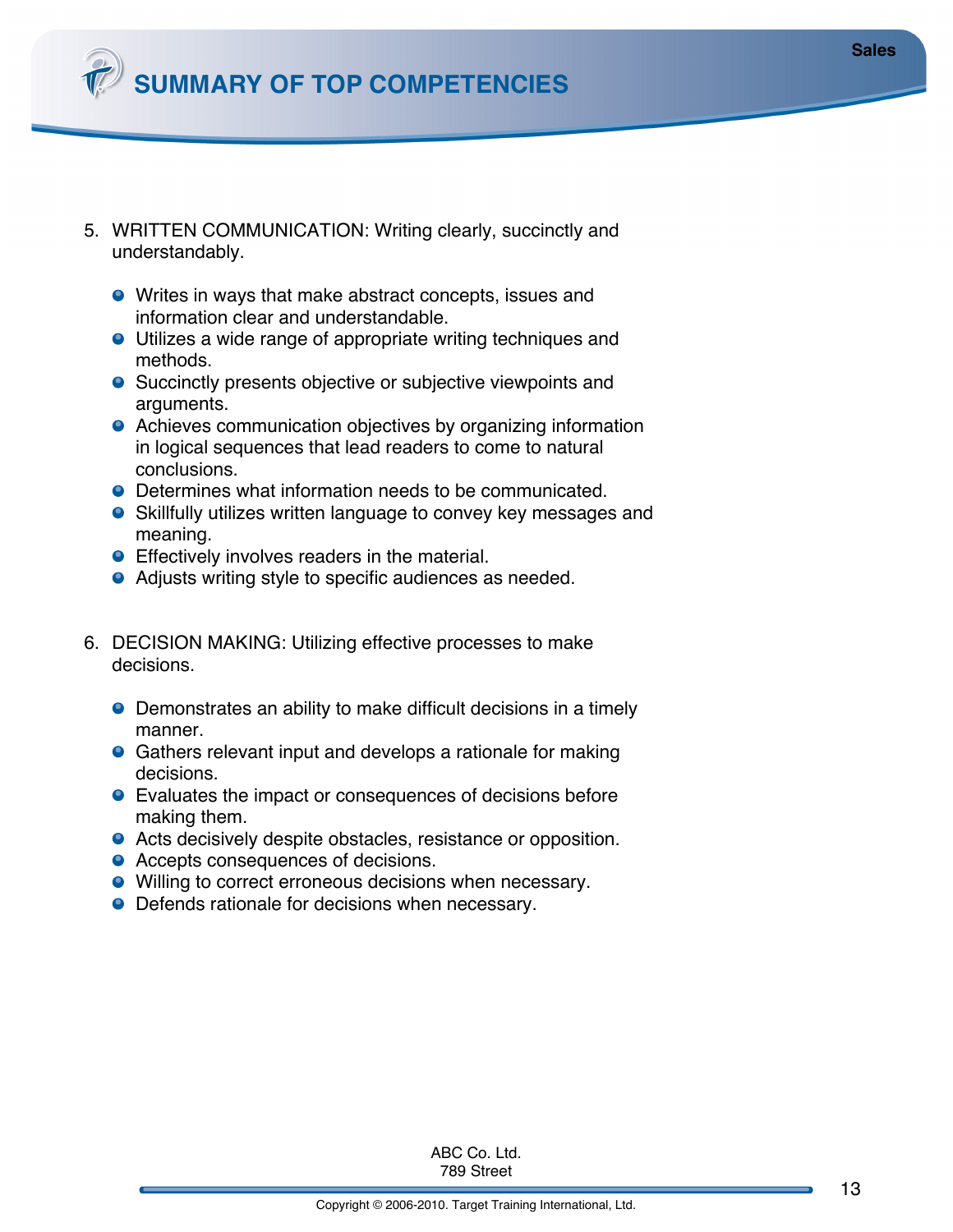

- 7. PERSUASION: Convincing others to change the way they think, believe or behave.
	- Utilizes the knowledge of other's needs, wants, beliefs, attitudes, and behavior to promote a concept, product or service.
	- Builds trust and credibility before attempting to promote concepts, products or services.
	- Understands and utilizes compliance-producing behaviors to influence others such as authority, being likeable, proof of the prior compliance of others, limited availability, sampling or giving something away to create a sense of obligation.
	- Uses logic and reason to develop rational arguments that challenge current assumptions, attitudes, beliefs, and behavior.
	- **O** Identifies and addresses the social, emotional, economic, and practical barriers that prevent people from complying.
	- Adapts techniques and approaches to the needs and wants of those being influenced.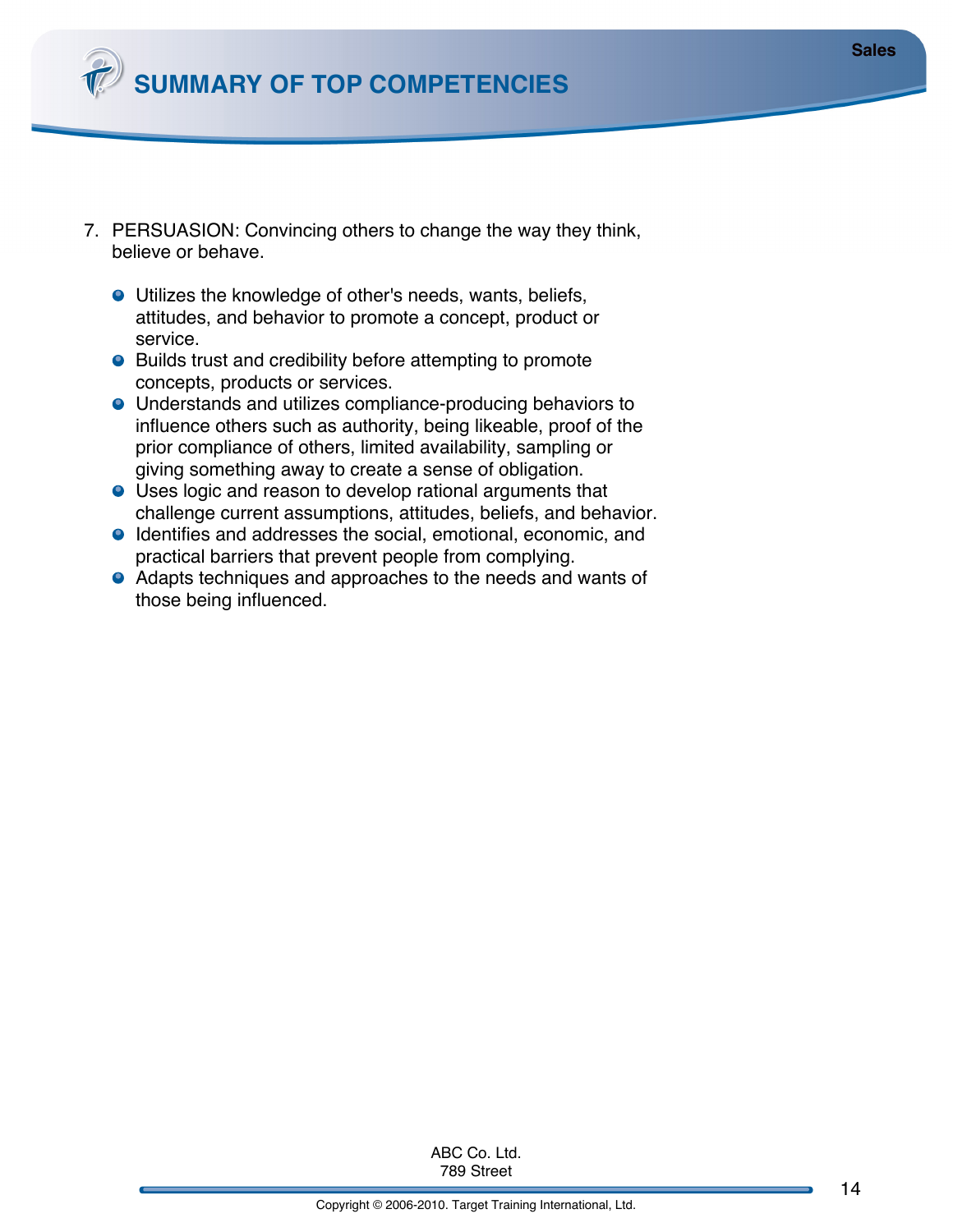**JOB REWARDS/CULTURE FEEDBACK**

*This section provides you with a better understanding of the culture of this job. The culture of any job is clearly defined by how it rewards superior performance. Feedback is provided on the three most highly-ranked attributes. Read each one to gain insights about the job. This information is designed to apply to coaching and other developmental activities for anyone selected to perform this job.*

- 1. UTILITARIAN/ECONOMIC
	- Rewards those who value practical accomplishments, results and rewards for their investments of time, resources and energy.
- 2. INDIVIDUALISTIC/POLITICAL
	- **•** Rewards those who value personal recognition, freedom and control over their own destiny and others.
- 3. TRADITIONAL/REGULATORY
	- Rewards those who value traditions inherent in social structure, rules, regulations and principles.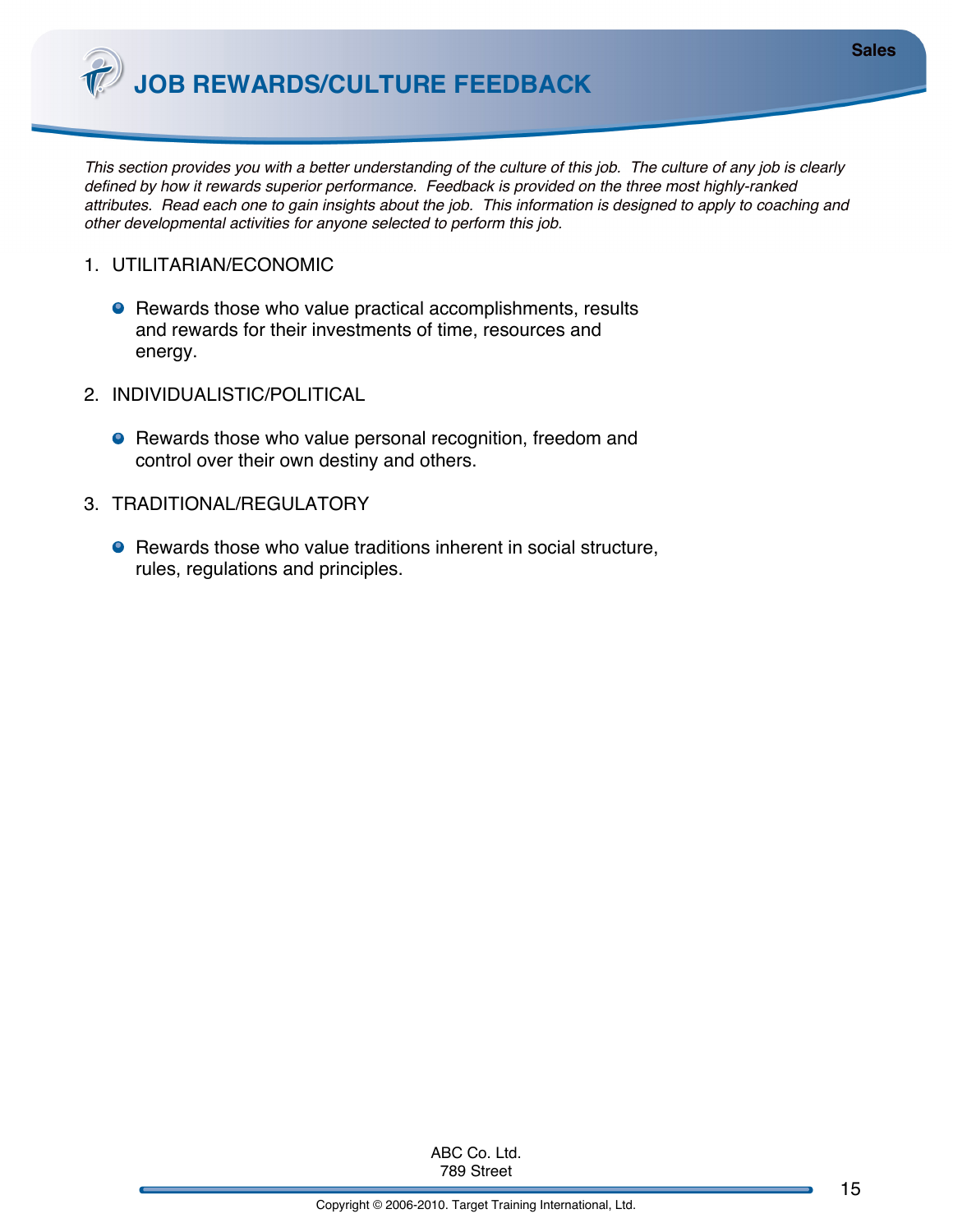**BEHAVIORAL FEEDBACK**

*This section clarifies the nature of the behavioral traits demanded by the job. Feedback is provided on the three most highly-ranked traits. Read each one to gain insights about the job. This information is designed to apply to coaching and other developmental activities for anyone selected to perform this job.*

- 1. COMPETITIVENESS
	- The job exists within a demanding environment where consistently winning is critical. The job demands tenacity, boldness, assertiveness and a "will to win" in dealing with highly competitive situations.
- 2. FREQUENT INTERACTION WITH OTHERS
	- The job requires a strong "people orientation," versus a task orientation. The job will comfortably deal with multiple interruptions on a continual basis, always maintaining a friendly interface with others.
- 3. URGENCY
	- **.** The job requires decisiveness, quick response, fast action. It will often be involved in critical situations demanding that on-the-spot decisions be made with good judgment. The job will repeatedly face important deadlines that must be met on time.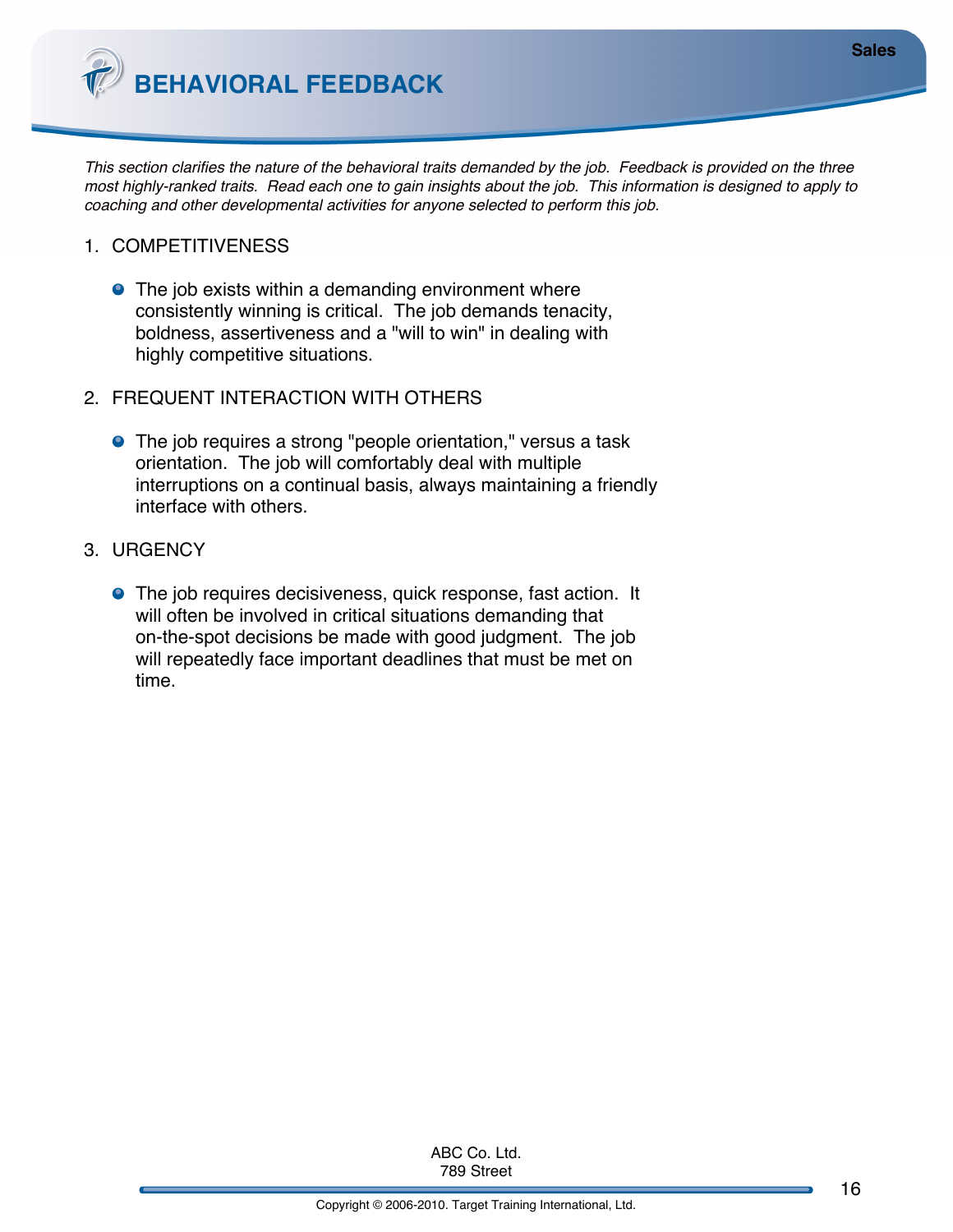**JOB COMPETENCY QUESTIONS**

1. SELF-MANAGEMENT (TIME AND PRIORITIES): Demonstrating self control and an ability to manage time and priorities.

Listen for composure, assertiveness and emotional stability. Be sure to probe for as many details and specifics as possible such as names, dates and other verifiable information. Skilled interviewers will also ask candidates for their thoughts or feelings about a situation to gain further insight.

- **Give me an example of when you were able to meet the** personal and professional demands in your life yet still maintained a healthy balance.
- Describe a situation when you had to exercise a significant amount of self control.
- Describe a situation when you demonstrated initiative and took action without waiting for direction.
- What was the outcome?
- **•** Give me an example of when your ability to manage your time and priorities proved to be an asset.
- What have you done in the past that demonstrates your commitment to continuous improvement?
- **.** Give me an example of when you were responsible for an error or mistake.
- What was the outcome?
- What, if anything, would you do differently?
- Describe a time when you had to make a difficult choice between your personal and professional life.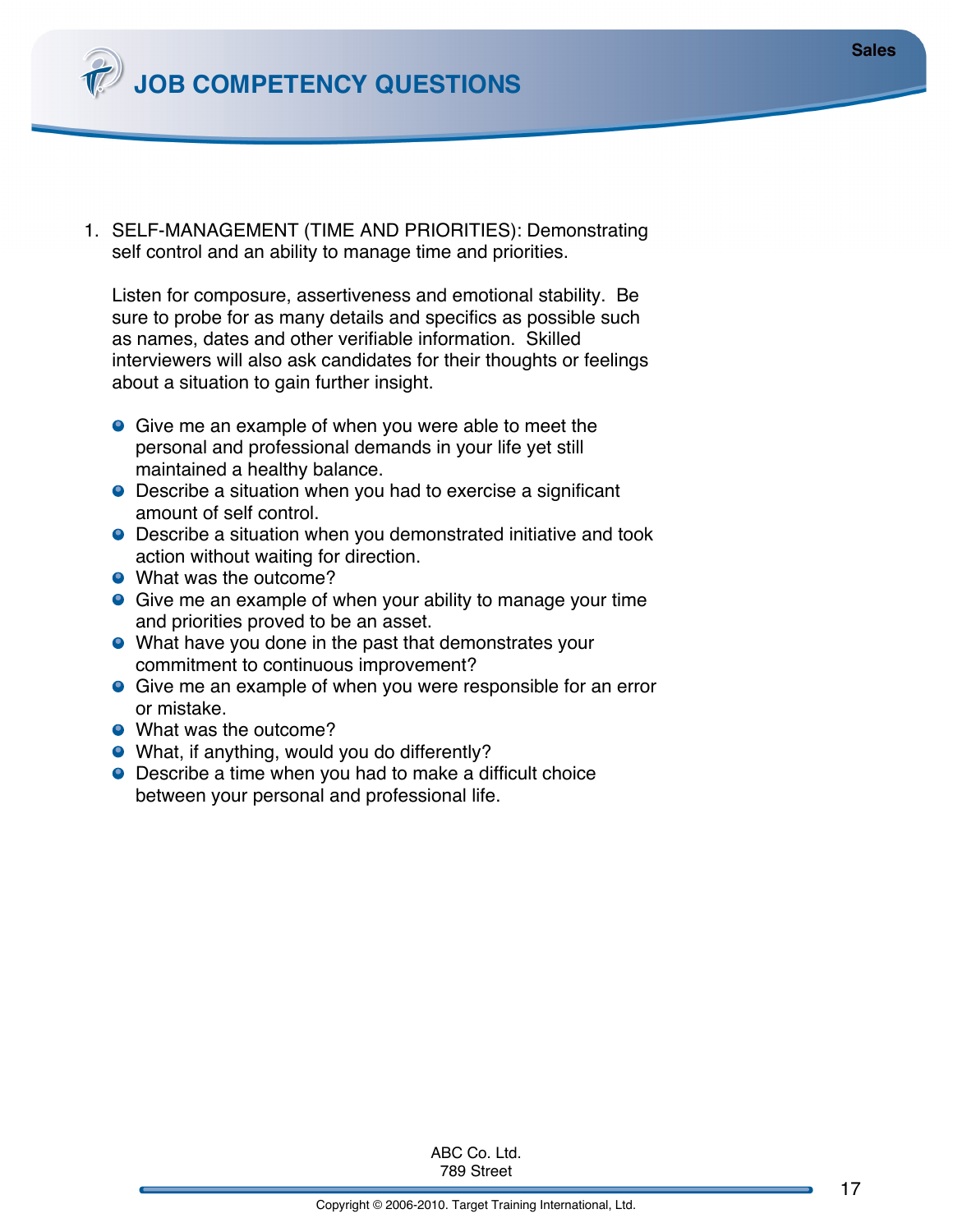**JOB COMPETENCY QUESTIONS**

2. CUSTOMER SERVICE: Anticipating, meeting and/or exceeding customer needs, wants and expectations.

Listen for extraordinary effort in responding to customer needs and wants to insure satisfaction. Be sure to probe for as many details and specifics as possible such as names, dates and other verifiable information. Skilled interviewers will also ask candidates for their thoughts or feelings about a situation to gain further insight.

- **Give me an example of when you went out of your way for a** customer.
- What was the outcome?
- **•** Describe the most difficult customer you've ever had to deal with and how you handled them.
- Describe a situation when you were given outstanding customer service.
- What made it stand out?
- Describe a situation when you felt a particularly demanding customer may have been trying to take advantage of you or the organization.
- What was the outcome?
- **Give me an example of a situation where you improved the** level of customer service in your organization.
- What did you do to improve it?
- What was the outcome?
- **Give me an example of when you were given special** recognition or acknowledgement for going the extra mile to satisfy a customer.
- Question: Describe a situation when you took a stand for a customer.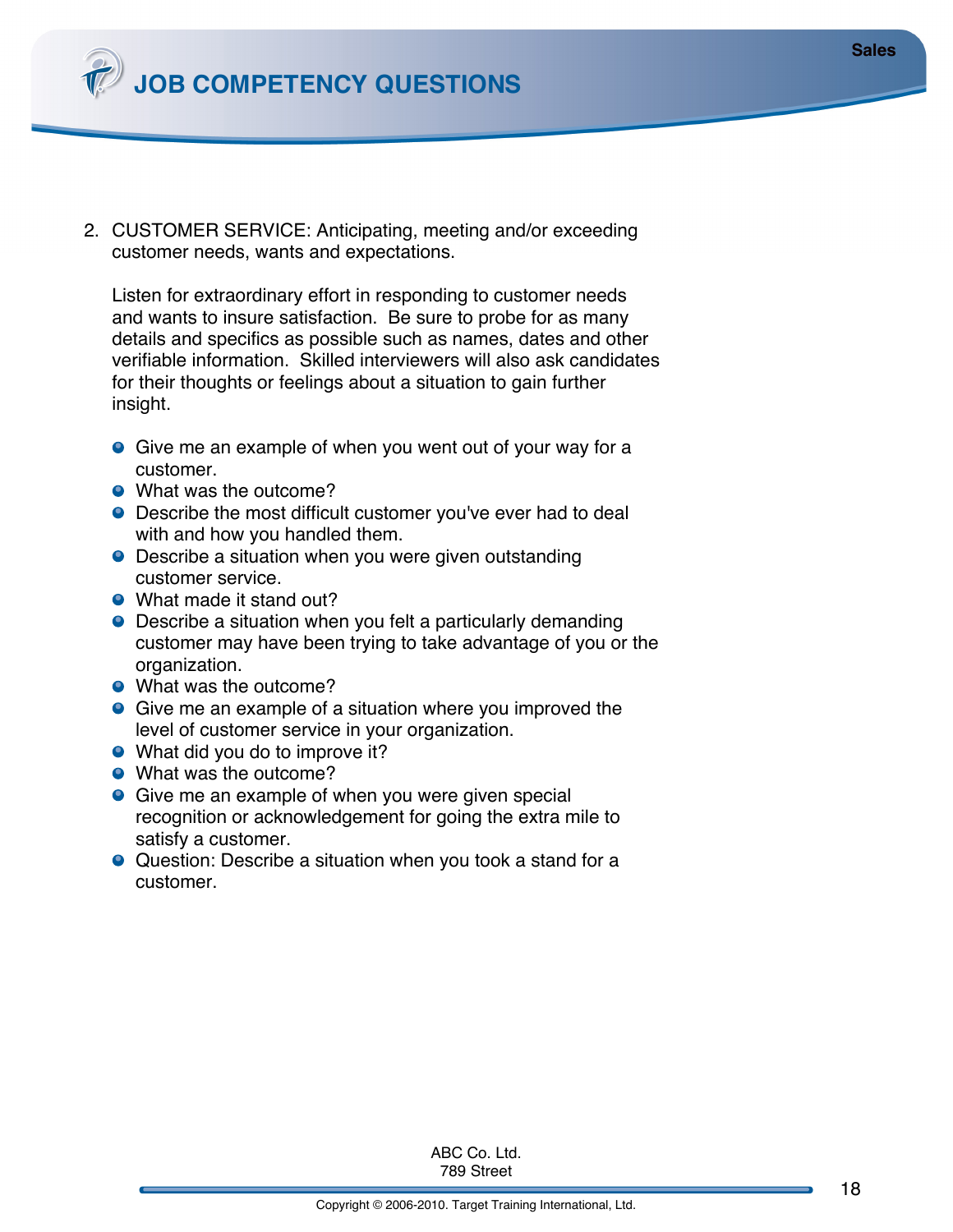3. GOAL ORIENTATION: Energetically focusing efforts on meeting a goal, mission or objective.

Listen for determination, persistence and a "never-give-up" attitude in efforts to meet goals. Be sure to probe for as many details and specifics as possible such as names, dates and other verifiable information. Skilled interviewers will also ask candidates for their thoughts or feelings about a situation to gain further insight.

- **•** Give me an example of the most significant professional goal you have met.
- How did you achieve it?
- What were the obstacles?
- How did you overcome them?
- **Give me an example of when you took a risk to achieve a goal.**
- What was the outcome?
- What are your future professional goals?
- How do you plan to achieve them?
- What might keep you from achieving them?
- **•** Tell me about a time when you overcame great obstacles to achieve something significant.
- **.** Give me an example of when you achieved something by your persistence that others couldn't.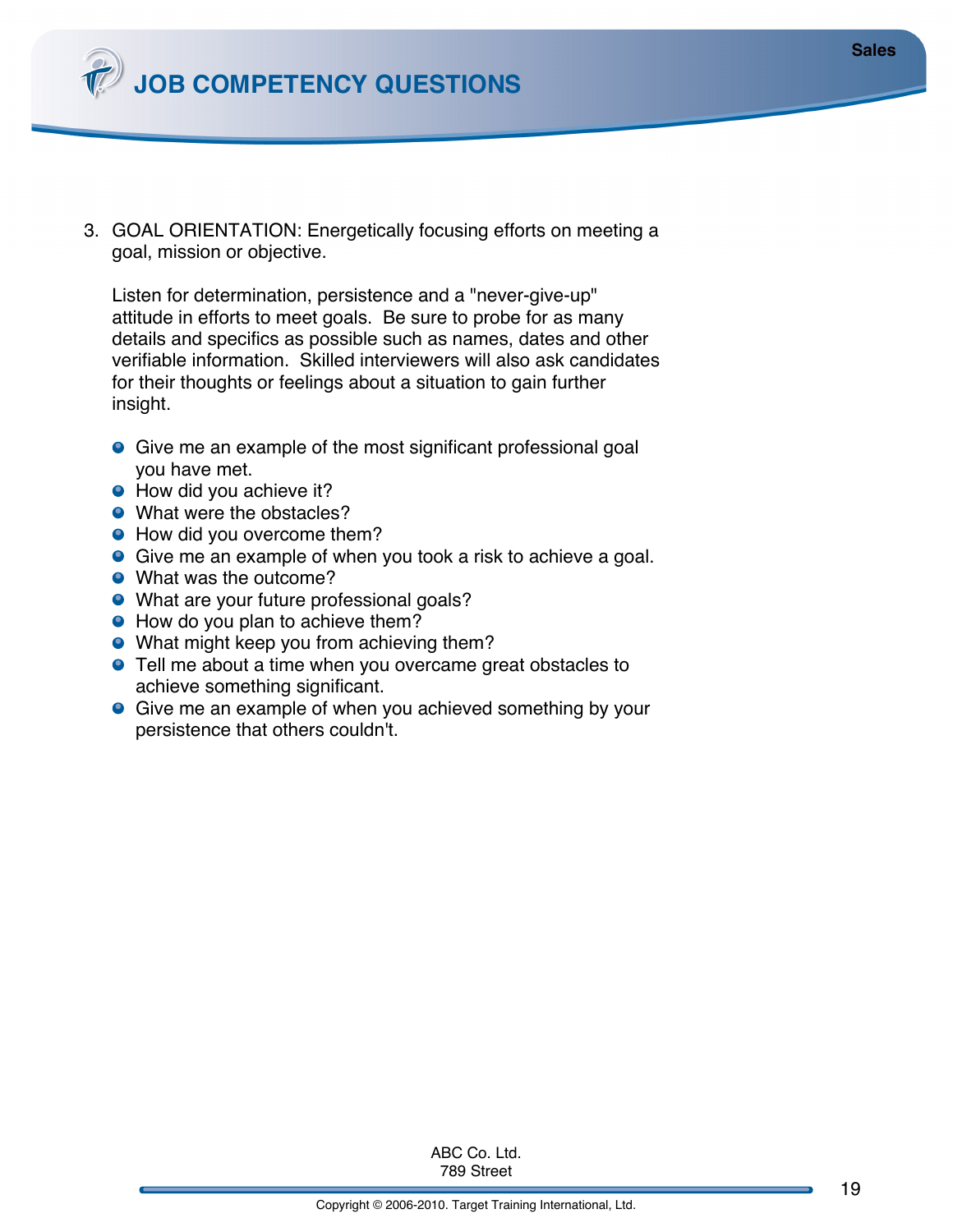**JOB COMPETENCY QUESTIONS**

4. PERSONAL EFFECTIVENESS: Demonstrating initiative, self-confidence, resiliency and a willingness to take responsibility for personal actions.

Listen for a strong sense of self, personal responsibility, courage and resilience. Be sure to probe for as many details and specifics as possible such as names, dates and other verifiable information. Skilled interviewers will also ask candidates for their thoughts or feelings about a situation to gain further insight.

- What do you think has enabled you to meet your goals?
- **Give me an example of when you were able to accomplish** something others didn't believe you could.
- Why were you able to accomplish it despite the negative opinions of others?
- Describe a time when all indications were that you probably would fail but you still didn't give up.
- What were your feelings during this time?
- Describe a situation when you failed to achieve a professional goal.
- How did you handle it?
- What happened next?
- Describe the lowest point in your career.
- How did you get beyond that point and go forward?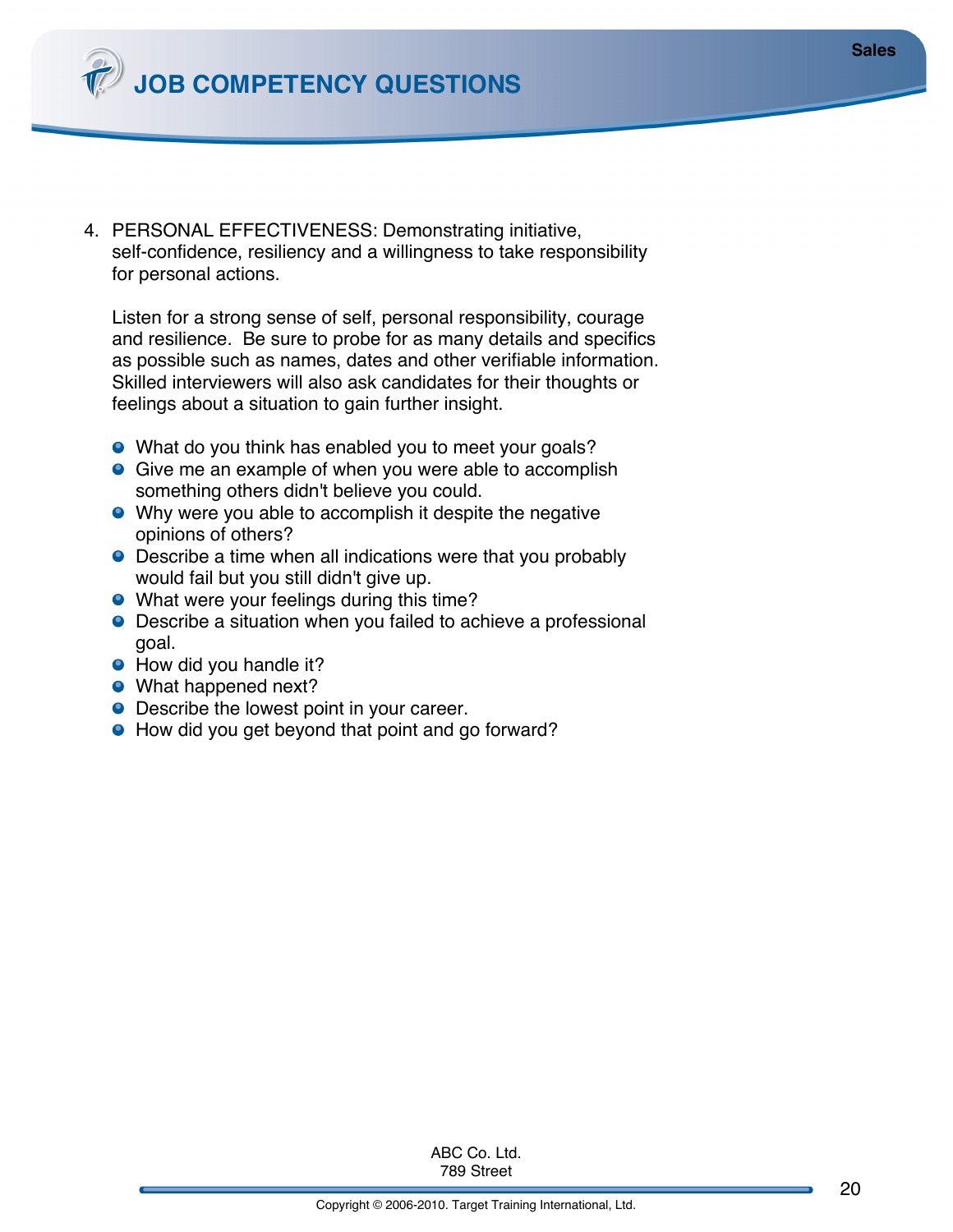

5. WRITTEN COMMUNICATION: Writing clearly, succinctly and understandably.

Listen for examples of clear, understandable writing that is effective at achieving a specific communication goal. Be sure to probe for as many details and specifics as possible such as names, dates and other verifiable information. Skilled interviewers will also ask candidates for their thoughts or feelings about a situation to gain further insight.

- **.** Give me an example of something you wrote that was effective in achieving a communication goal.
- What were the challenges in writing it?
- **•** Give me an example of when you adapted your writing to your reader(s).
- How did you adapt your writing?
- **•** How do you know when something you've written has achieved its communication goal?
- **•** Describe the most difficult writing challenge you've had.
- How did you meet it?
- **•** Tell me about any experiences you've had with publishing your writing.
- Do you have any examples of writing that demonstrate your ability to write effectively?
- **Give me an example of when you were given special** recognition or acknowledgement for your ability to write a business document such as a proposal, report, newsletter or article.
- **•** Describe a situation when your editing improved the effectiveness of someone else's writing.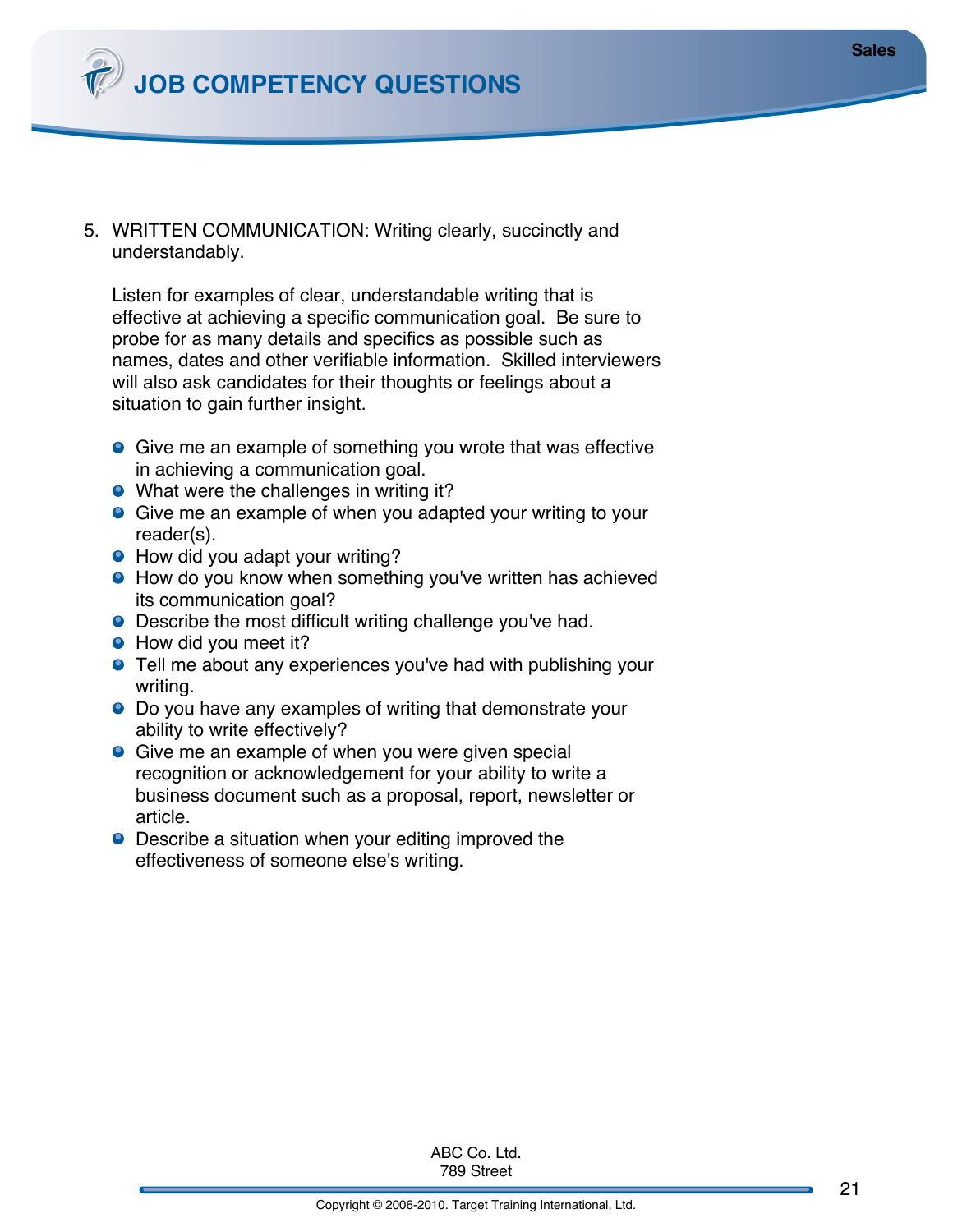

6. DECISION MAKING: Utilizing effective processes to make decisions.

Listen for an ability to make timely decisions under difficult circumstances. Be sure to probe for as many details and specifics as possible such as names, dates and other verifiable information. Skilled interviewers will also ask candidates for their thoughts or feelings about a situation to gain further insight.

- **•** Give me an example of when you had to make a quick decision when the risk of making an error was high.
- What concerns did you have about your decision?
- What was the outcome?
- Describe how you handled a situation when a decision you made was challenged.
- Give me an example of when you solved a particularly difficult problem when others couldn't.
- What actions did you take to resolve the problem?
- What made your solution work?
- What kinds of problems have you been most successful at resolving?
- What decision are you most proud of making?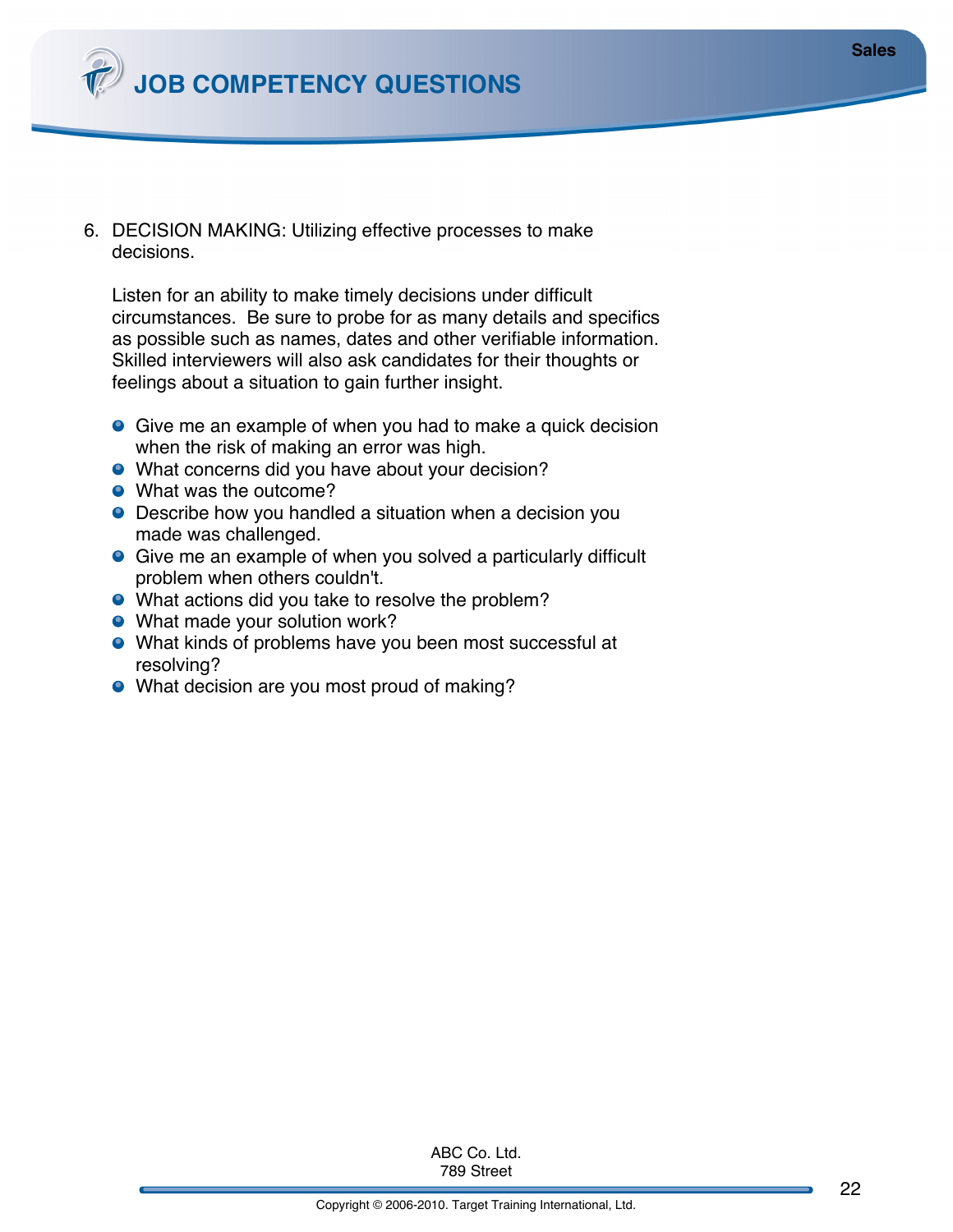7. PERSUASION: Convincing others to change the way they think, believe or behave.

Listen for the expert utilization of various influencing strategies to obtain compliance. Be sure to probe for as many details and specifics as possible such as names, dates and other verifiable information. Skilled interviewers will also ask candidates for their thoughts or feelings about a situation to gain further insight.

- Describe a situation where you were able to convince others to your way of thinking.
- How did you do it?
- Describe a situation when the only way you could accomplish a goal was to get buy-in from others.
- What obstacles did you have in obtaining their buy-in?
- **•** How did you overcome them?
- What was the outcome?
- **Give me an example of when you were able to facilitate a** dramatic shift in the thinking, actions or beliefs of others.
- What techniques or methods did you use?
- **Give me an example of a situation when you were given special** recognition or acknowledgement for your ability to get others to say yes.
- Describe a situation when you accomplished something significant as a result of your persuasive ability.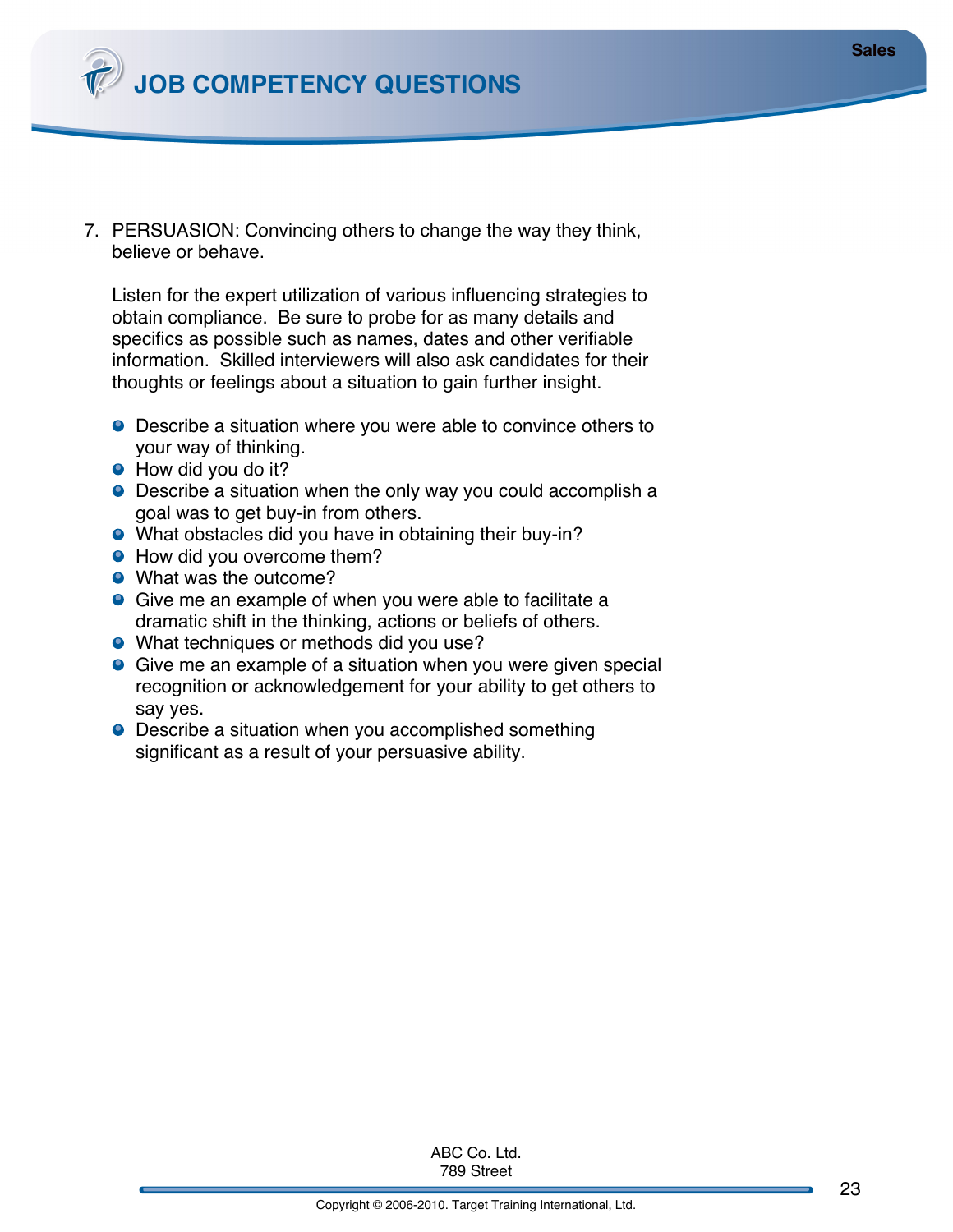*Read the following suggested interview questions as they relate to the rewards/culture environment of the job. Modify the questions to be more job-specific and assure that all candidates are asked the same questions.*

- 1. UTILITARIAN/ECONOMIC
	- How important is earning a lot of money to you? What do you consider to be a "lot of money"?
	- Where would you like to be, financially, in 5 years? 10 years? Why?
	- What role does earning a significant income play in your job choices? In staying in a job?
	- Would you consider yourself to be a bottom line, practical thinker or are you more theoretical or philosophical? Why do you say that?
- 2. INDIVIDUALISTIC/POLITICAL
	- What role does being in control of a situation play in your job satisfaction? How important is it for you to control your own destiny?
	- How important is independence to you? Power? Influencing others? What would be your level of satisfaction with a job if you had none of these?
	- How good are you in taking directions from others? How much do you like doing so?
	- How do you go about influencing others to act? Give me a concrete, real-world example of a time when you were able to move a group of people to action and exactly how you did it.
- 3. TRADITIONAL/REGULATORY
	- Is there an absolute right and absolute wrong? How do you decide what is right and what is wrong?
	- Tell me about "rules." Give me an example of a rule that you follow relative to managing or leading others. Where did you learn that rule? How flexible is it?
	- Have there been situations in your work experience when you were absolutely convinced that your rules or standards were superior to your employers? If so, why were they better? Were you able to convince your employees that yours were better?
	- Do you sometimes feel that things would be easier and better if there were fewer rules and procedures? Please elaborate.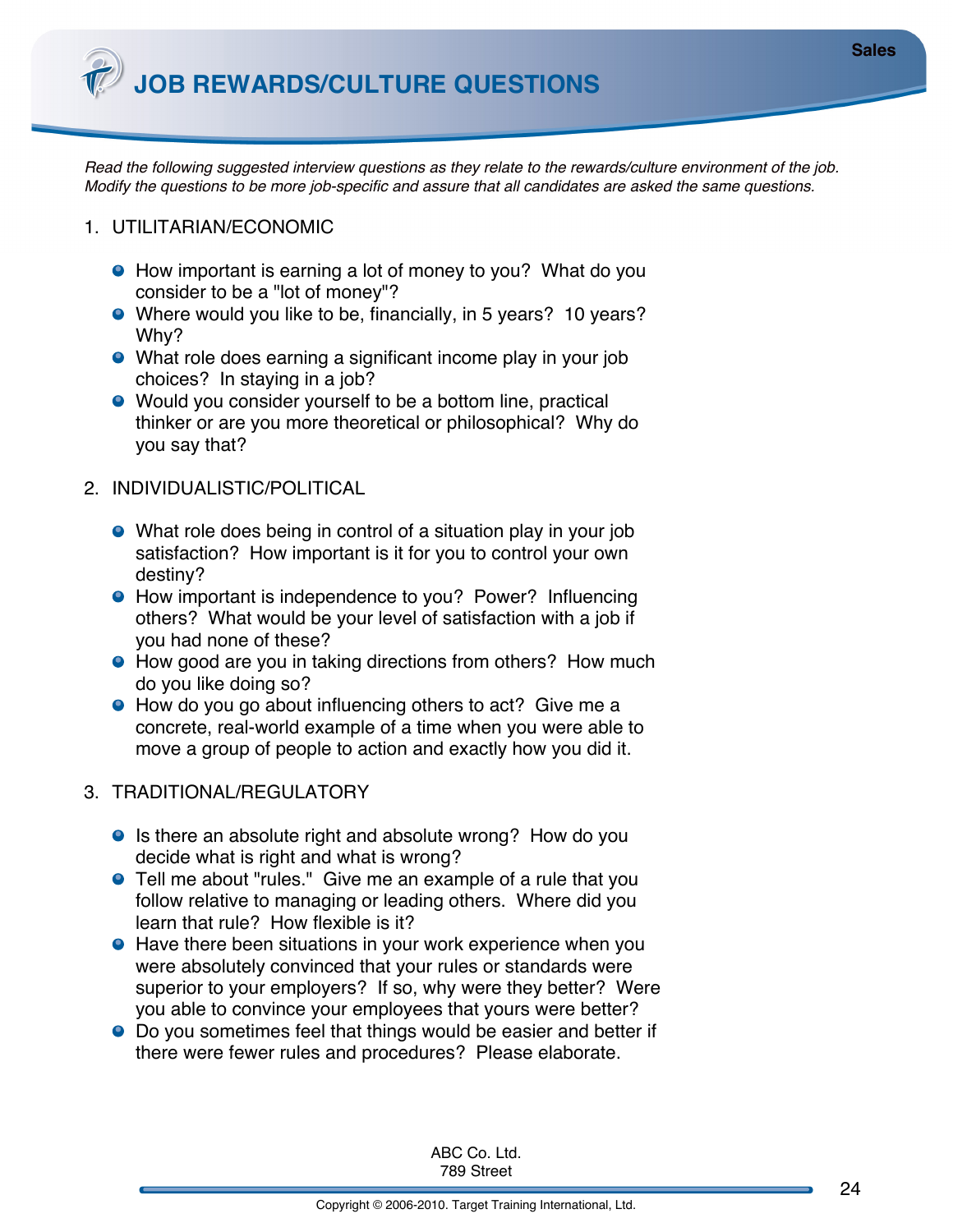**BEHAVIORAL QUESTIONS**

*Read the following suggested interview questions as they relate to the most desired behavioral traits to perform the job. Modify the questions to be more job-specific and assure that all candidates are asked the same questions.*

- 1. COMPETITIVENESS
	- How demanding are you of yourself and others? Do you think you are sometimes too demanding? Give me an example of a job situation where being demanding helped achieve the goal. Did it lead to other problems? Would others ever describe you as aggressive? Pushy? Why?
	- How important is winning to you? How do you define winning? Give me an example of a situation where you felt you were going to lose. How did it feel? How did you handle it?
- 2. FREQUENT INTERACTION WITH OTHERS
	- How do you handle frequent interruptions by other people? How about your response to people who ask you question after question?
	- **•** Are you more comfortable with details or people with the big picture or with bits of data?
- 3. URGENCY
	- When faced with a deadline, how do you respond?
	- How important is it to you to have all the facts before proceeding? Give me an example of a time when you didn't have all the facts and you proceeded anyway. How did you feel? How did the it work out?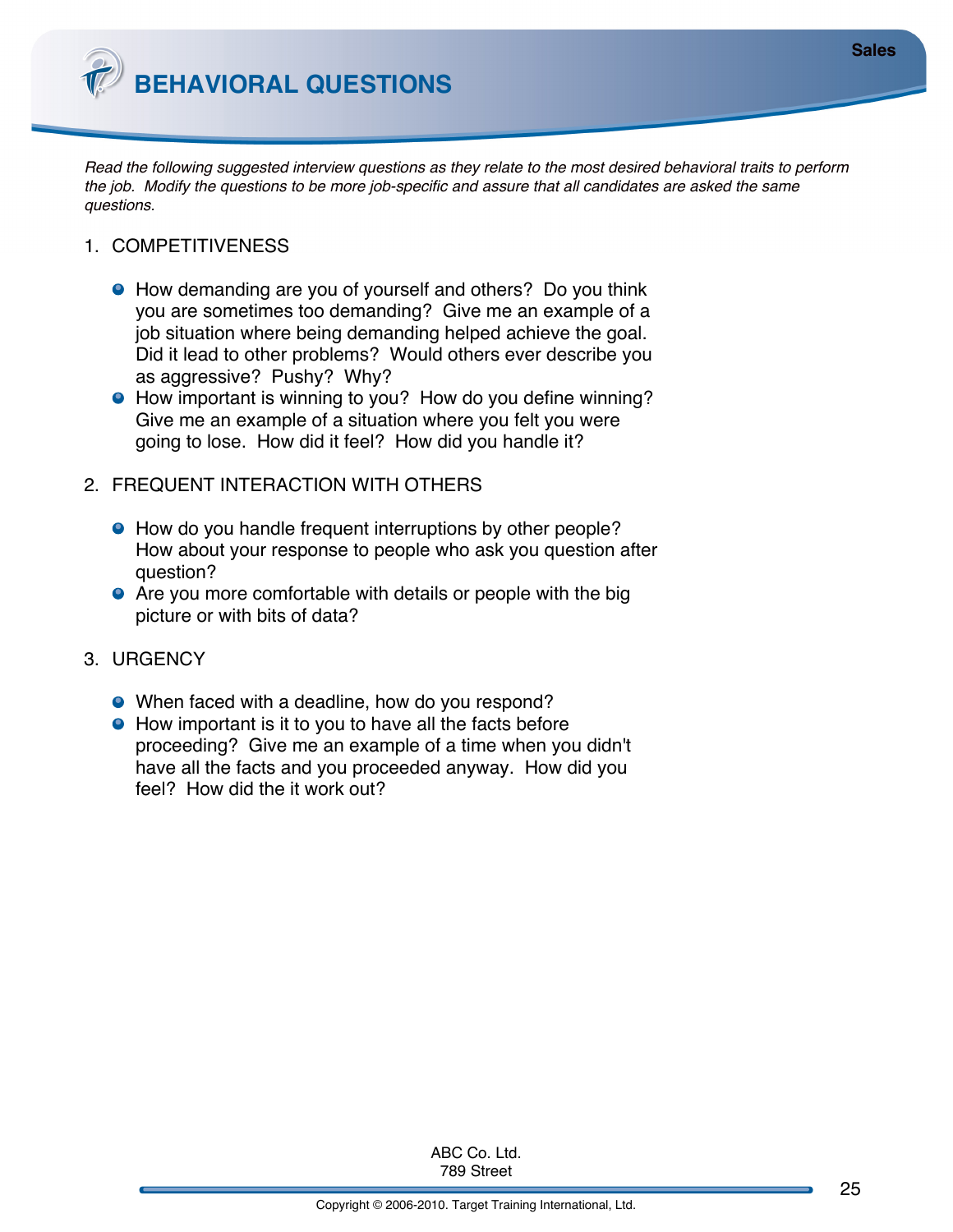*This last section lists each respondent's individual rankings, produces an average of them, and displays a resulting composite score. Respondents are listed separately under "R1, R2," etc. The composite score for each competency is indicated under "C."*

|                | <b>COMPETENCIES</b>                   | $\mathbf C$ | R1  | R <sub>2</sub> | R <sub>3</sub> |
|----------------|---------------------------------------|-------------|-----|----------------|----------------|
| 1              | Self-Management (time and priorities) | 9.6         | 8.9 | 10.0           | 9.8            |
| $\overline{2}$ | <b>Customer Service</b>               | 9.5         | 9.4 | 9.8            | 9.4            |
| 3              | <b>Goal Orientation</b>               | 9.0         | 8.1 | 9.8            | 9.1            |
| 4              | <b>Personal Effectiveness</b>         | 8.5         | 7.6 | 8.7            | 9.3            |
| 5              | <b>Written Communication</b>          | 8.0         | 8.3 | 8.0            | 7.6            |
| 6              | <b>Decision Making</b>                | 7.8         | 6.5 | 8.9            | 8.1            |
| $\overline{7}$ | Persuasion                            | 7.6         | 7.8 | 7.4            | 7.6            |
| 8              | Management                            | 7.6         | 6.9 | 8.0            | 8.0            |
| 9              | Diplomacy                             | 7.5         | 7.8 | 7.4            | 7.2            |
| 10             | Planning/Organizing                   | 7.3         | 7.2 | 7.0            | 7.8            |
| 11             | <b>Analytical Problem Solving</b>     | 7.2         | 6.7 | 7.6            | 7.4            |
| 12             | Creativity/Innovation                 | 7.0         | 6.1 | 8.0            | 6.9            |
| 13             | Negotiation                           | 6.9         | 6.1 | 7.8            | 6.9            |
| 14             | <b>Continuous Learning</b>            | 6.9         | 7.2 | 6.9            | 6.5            |
| 15             | Presenting                            | 6.8         | 6.9 | 6.7            | 6.7            |
| 16             | <b>Interpersonal Skills</b>           | 6.8         | 6.9 | 6.9            | 6.5            |
| 17             | Leadership                            | 6.8         | 5.9 | 7.6            | 7.0            |
| 18             | Teamwork                              | 6.3         | 5.7 | 7.2            | 5.9            |
| 19             | Flexibility                           | 6.1         | 5.2 | 7.4            | 5.7            |
| 20             | <b>Futuristic Thinking</b>            | 6.0         | 5.9 | 6.1            | 5.9            |
| 21             | Empathy                               | 4.9         | 5.2 | 4.8            | 4.6            |
| 22             | <b>Conflict Management</b>            | 3.9         | 4.1 | 4.4            | 3.3            |
| 23             | <b>Employee Development/Coaching</b>  | 3.7         | 3.3 | 4.4            | 3.3            |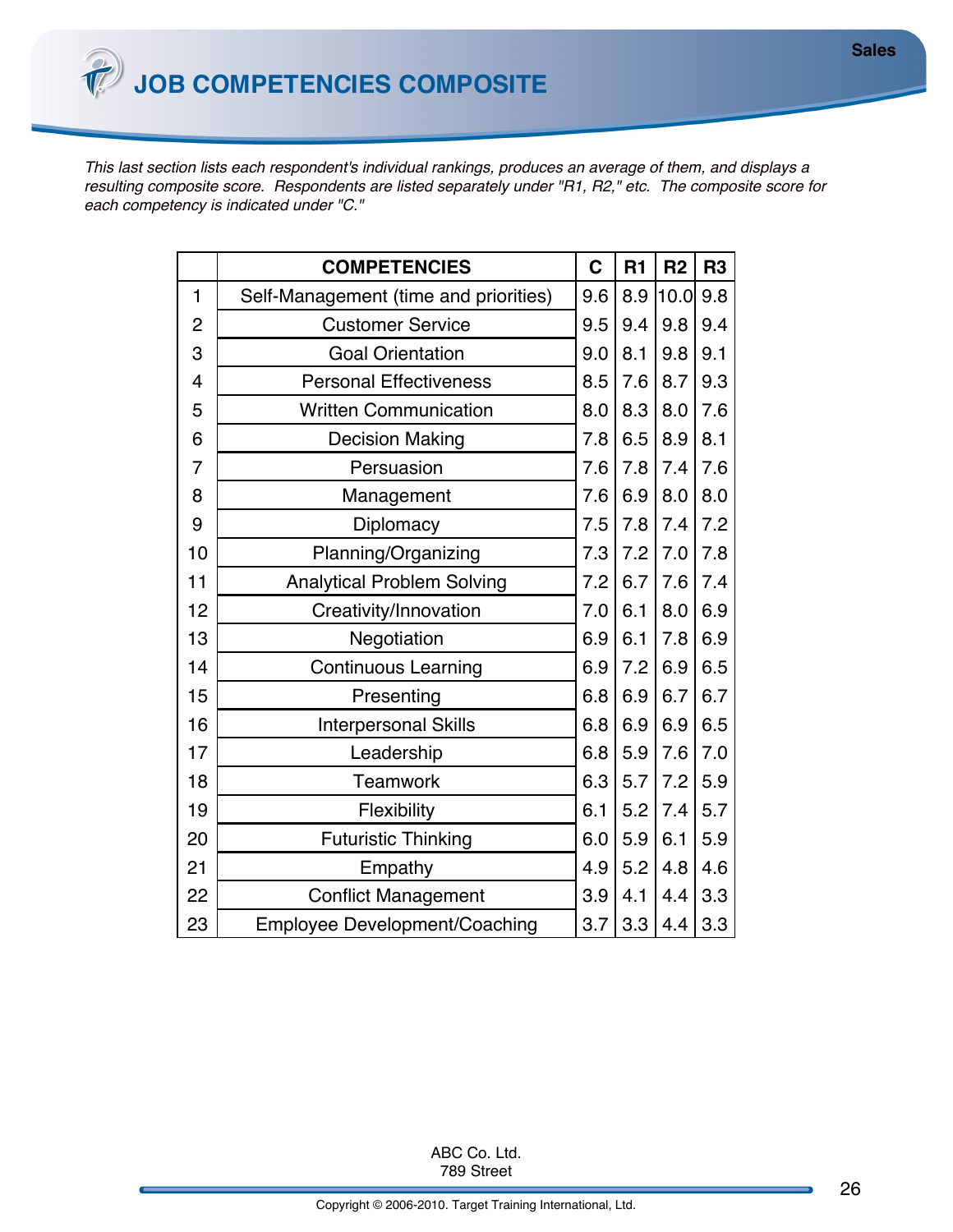|   | <b>REWARDS/CULTURE</b>        |     | R1            | R2  | l R3 |
|---|-------------------------------|-----|---------------|-----|------|
|   | UTILITARIAN/ECONOMIC          | 6.3 | 6.0           | 6.4 | 6.4  |
| 2 | INDIVIDUALISTIC/POLITICAL     | 5.1 | 4.0           | 4.0 | 7.2  |
| 3 | <b>TRADITIONAL/REGULATORY</b> |     | $4.3$ 5.2 3.6 |     | 4.0  |
|   | <b>THEORETICAL</b>            | 3.5 | 2.8 3.2       |     | 4.4  |
| 5 | <b>AESTHETIC</b>              | 2.1 | $3.2$   1.6   |     | 1.6  |
|   | <b>SOCIAL</b>                 |     |               |     |      |

789 Street ABC Co. Ltd.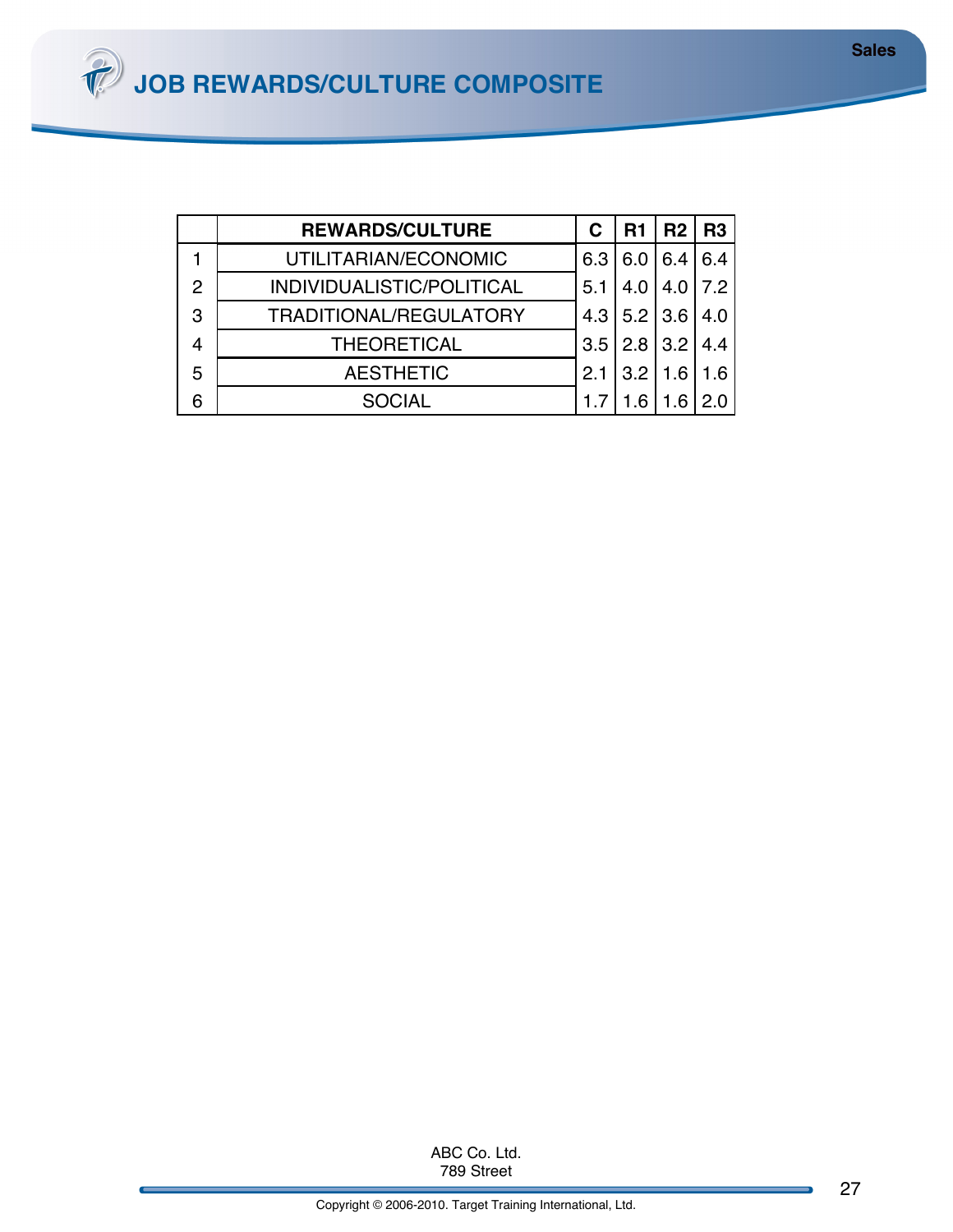|   | <b>BEHAVIORS</b>            | С     | R1   | R2            | <b>R3</b> |
|---|-----------------------------|-------|------|---------------|-----------|
|   | <b>COMPETITIVENESS</b>      | 9.0   |      | 7.0 10.0 10.0 |           |
| 2 | <b>FREQUENT INTERACTION</b> | 8.3   | 8.0  | 9.0           | 8.0       |
| 3 | <b>URGENCY</b>              |       | 7.5  | 7.0           | 8.5       |
| 4 | <b>FREQUENT CHANGE</b>      | 7.5 l | 7.0  | 7.8           | 7.8       |
| 5 | <b>VERSATILITY</b>          | 7.3   | 7.51 | 7.0           | 75        |
| 6 | <b>CUSTOMER ORIENTED</b>    | 7.3   | 7.0  | 8.0           | 7.0       |
| 7 | <b>ANALYSIS OF DATA</b>     | 3.3   | 4.0  | 2.5           | 35        |
| 8 | ORGANIZED WORKPLACE         | 3.2   | 4.0  | 2.5           |           |

789 Street ABC Co. Ltd.